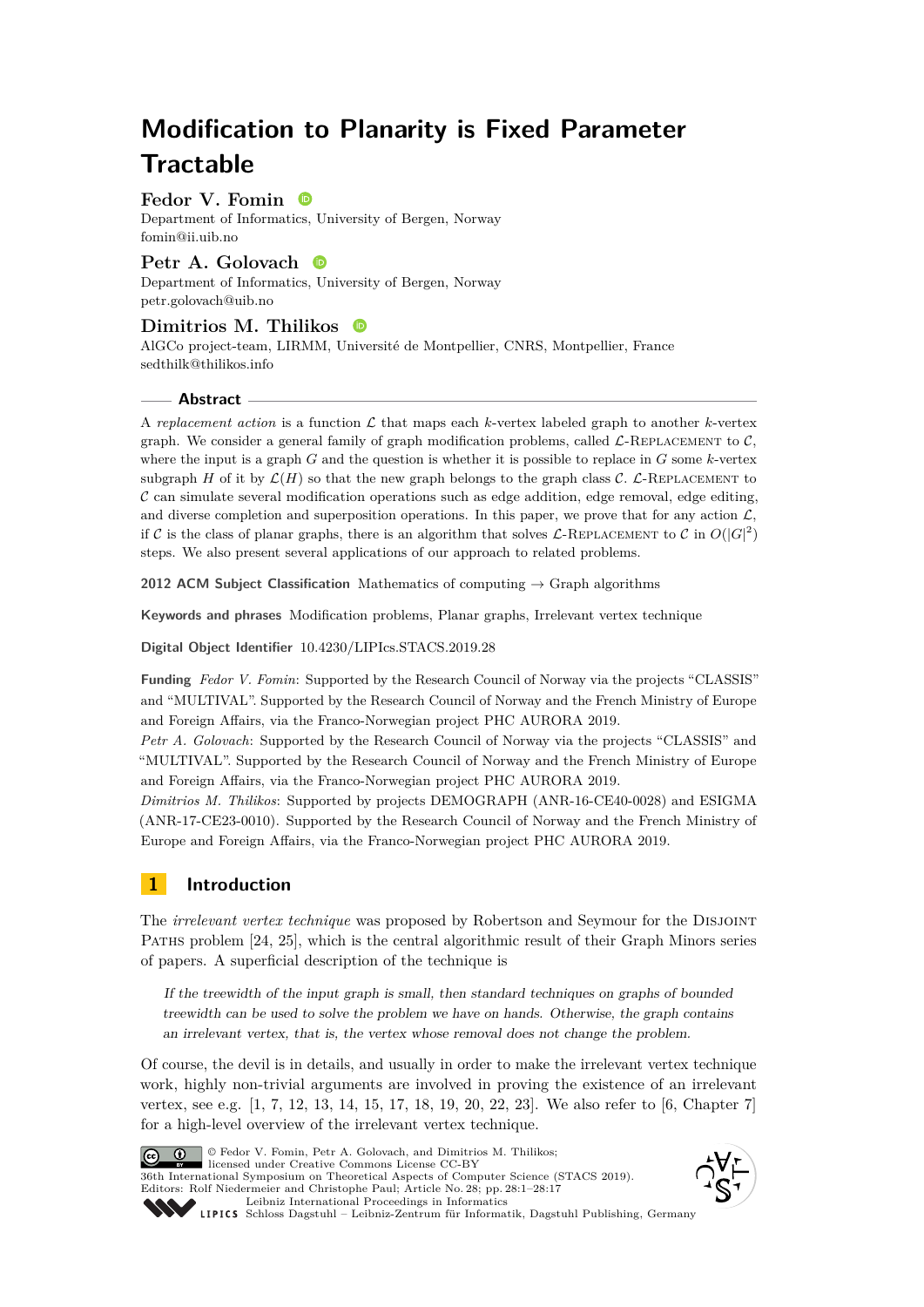## **28:2 Modification to Planarity is Fixed Parameter Tractable**

There are a number of generic algorithmic results in the literature explaining why and when a certain algorithmic technique is successful. For example, we know that many problems can be solved by dynamic programming on graphs of bounded treewidth, and Courcelle's theorem explains why this happens [\[5\]](#page-15-8). However, we do not know any generic characterization of problems solvable by the irrelevant vertex technique and the quest for such a characterization is the main motivation for this paper.

We show that the irrelevant vertex approach can be used to establish fixed-parameter tractability of a very general class of graph transformation problems. The problem we consider is the following: For some integer  $k$ , is it possible to transform an input graph  $G$  into a planar graph by performing at most *k* allowed changes? The allowed changes are defined through the set of the following *replacement actions*. Suppose that for every labelled *k*-vertex graph *H* we have a list  $L(H)$  of labelled *k*-vertex graphs. Then the replacement action selects a subset of k vertices X in the graph  $G$  and replaces the subgraph  $G[X]$  induced by *X* by a graph *F* from the list  $L(G[X])$ *.* More precisely, the action selects a *k*-sized vertex subset *X* of *G* labelled by numbers  $\{1, \ldots, k\}$  and, given that *H* is the labelled *k*-vertex graph obtained from  $G[X]$ , we select a labelled *k*-vertex graph F from  $L(H)$  and replace H by *F*. Thus the vertex set of the new graph  $G'$  is  $V(G)$  and it has the same adjacencies as in *G* except pairs of vertices from *X*. In the transformed graph, vertices  $u, v \in X$  labelled by  $i, j \in \{1, \ldots, k\}$  are adjacent in *G*<sup> $\prime$ </sup> if and only if  $\{i, j\}$  is an edge of *F*. Then the task is for a given graph *G* and the family of allowed replacement actions, to decide whether there is a replacement action transforming *G* into a planar graph.

The problem of replacements to a planar graph encompasses many interesting graph modification problems. For example, the simplest replacement action is defined by associating with every *k*-vertex graph  $H$  the list  $L(H)$  consisting of an edgeless *k*-vertex graph. This encodes the problem of finding in graph  $G$  a set of  $k$  vertices  $X$  such that deleting all edges with both endpoints in X results in a planar graph. By selecting an appropriate set of replacements, one can encode many interesting graph transformation problems, with specified properties of the replaced subgraph. This also includes various structural properties of replaced subgraph *H,* like being a a matching, a clique, or a cycle. Similarly replacement actions can describe the structural properties of the replacement graph *F.* For example, the condition could be that  $F$  is the complement of  $H$ . Or it could be some quantitive property, like if we delete *k/*100 edges, we have to add a least *k/*200 edges, or that one graph is obtained from another by flipping *k* edges according to some specified rules, etc.

Our main result is an algorithm that for any choice of the replacement actions on *k*-vertex graphs, decides whether an *n*-vertex input graph *G* can be made planar by making use of replacement in time  $\mathcal{O}(f(k) \cdot n^2)$ , where f is some function of k only. In other words, the problem is fixed-parameter tractable (FPT) parameterized by *k.*

While, from the general perspective, the proof of our main result follows the path of all irrelevant vertex techniques papers, there are several significant differences compared with the previous works. The main difficulty we have to resolve is the following. The most common argument towards application of the irrelevant vertex technique is that if we find a large "flat wall" (a grid-like part of the graph which has a planar embedding), then the central part of the wall is irrelevant. This does not work for replacements – the reason is that replacements are non-local and may affect vertices that are anywhere in the graph. Thus even if a vertex is inside a huge wall, it still can be used in the action. To overcome this issue we have to define an equivalence relation between pieces of the wall expressing the fact that equivalent pieces are "interchangeable" with respect to any application of an action. Next we have to detect a sufficiently large set of "equivalent" pieces of the wall and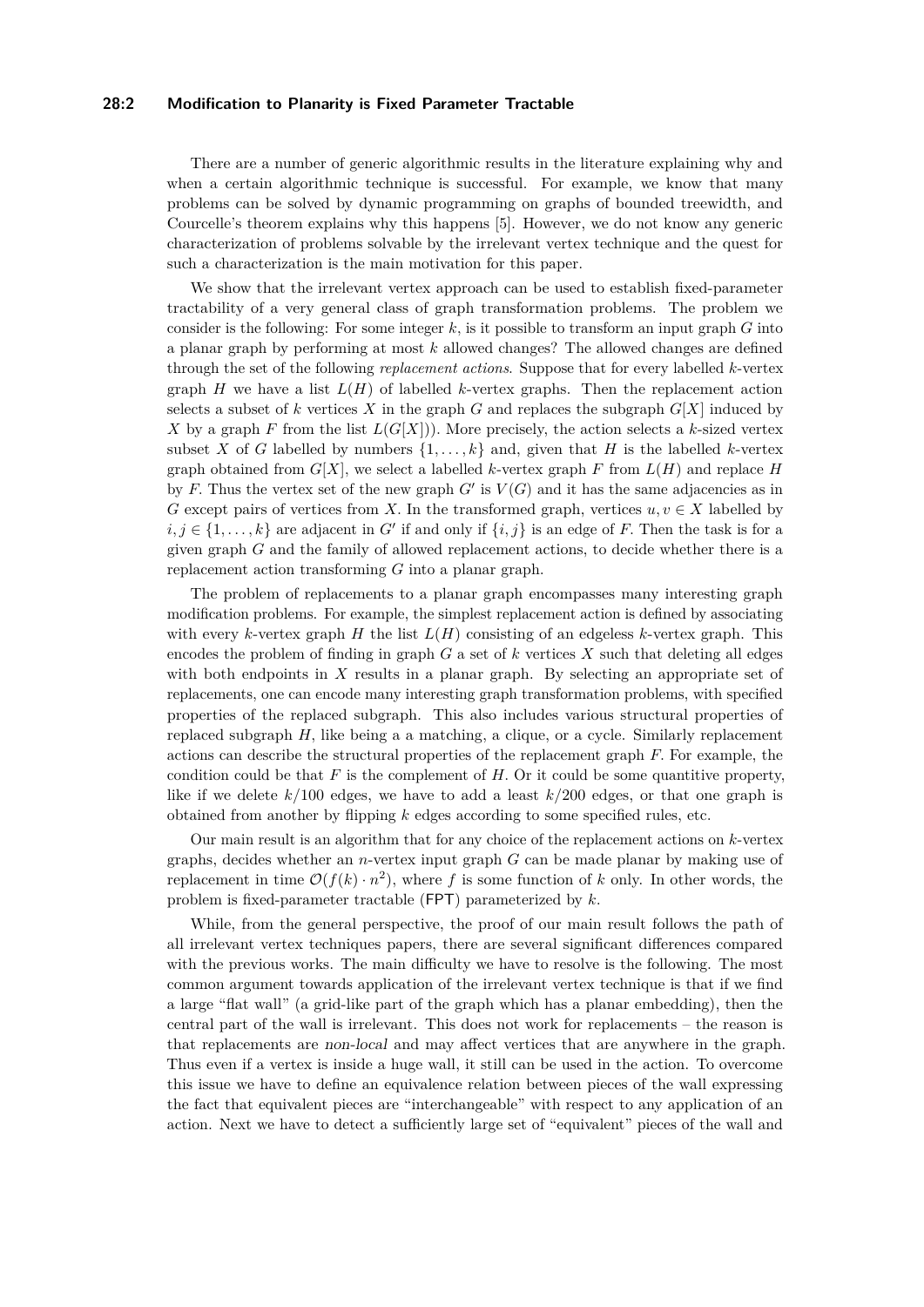prove that at least one of these pieces can be considered untouched by the transformation. Identifying equivalent parts of the wall is the main technical challenge. While parts of the wall are of bounded treewidth, typical applications of equivalence relations for graphs of bounded treewidth used in the literature strongly exploit the property that the boundary of treewidth bounded graphs is also bounded. However, this is not true in our case because the parts of the wall may have huge boundaries. This requires a new way to define equivalence relations and an efficient procedure for handling new relations, which in turn allows us to simplify the input of large treewidth. We believe that the technical contribution of our work will be the starting point for dealing with other algorithmic applications on planar graphs.

Section [3](#page-4-0) is devoted to a high-level description of our algorithm, while the formal definitions for some basic concepts of this description are presented in Section [4.](#page-8-0) In Section [5](#page-11-0) we provide several examples of problems that can be reduced to the replacement framework and in Section [6](#page-14-1) we conclude with some open problems and further research directions.

**Related work.** Graph planarization and, more generally, graph modification, is one of the main themes in Parameterized Algorithms. For example, PLANAR VERTEX DELETION, where one asked to remove at most *k* vertices of the input graph to make it planar. This problem is fixed-parameter tractable parameterized by *k* by the generic result from the Graph Minors project of Robertson and Seymour [\[24\]](#page-16-0), who showed that every minor-closed property of graphs can be checked in polynomial time. The result of Robertson and Seymour yields the existence of an algorithm for this problem but provides no way to construct such an algorithm. Constructive algorithms for PLANAR VERTEX DELETION were considered in [\[16,](#page-15-9) [23\]](#page-16-5). The fastest known algorithm for this problem runs in time  $2^{\mathcal{O}(k \log k)} n$  [\[15\]](#page-15-4). The problem of obtaining a planar graph by contracting edges was considered in [\[13\]](#page-15-2). More generally, the problem of modifying a graph to some graph class excluding some fixed minors, was considered in [\[9,](#page-15-10) [8,](#page-15-11) [21,](#page-16-7) [10,](#page-15-12) [11\]](#page-15-13).

# **2 Definition of the problem and outline of the algorithm**

**Elementary definitions.** We use  $\mathbb N$  to denote the set of all non-negative numbers. Given a  $k_1, k_2 \in \mathbb{N}$ , we denote by  $[k_1, k_2]$  the set  $\{k_1, \ldots, k_2\}$  and given  $k$  we denote  $[k] = [1, k]$ . Given a function  $\varphi : A \to B$  and a subset  $X \subseteq A$  we naturally extend  $\varphi$  by using  $\varphi(X)$  to denote  $\{\varphi(x) \mid x \in X\}$ . We also write  $\varphi|_X$  to denote the restriction of  $\varphi$  to  $X \subseteq A$ . We denote by  $\text{inj}(A, B)$  the set of all injections from *A* to *B*. For  $\varphi \in \text{inj}(A, B)$ , we denote by  $\varphi^{-1}$  the mapping of  $\varphi(B)$  to *A* that is the reverse of  $\varphi$ .

All graphs in this paper are undirected, finite, simple, and without multiple edges. Given a graph  $G$  we denote by  $V(G)$  and  $V(E)$  the set of its vertices and edges, respectively. We also denote  $|G| = |V(G)|$ . If  $S \subseteq V(G)$ , then we denote by  $G \setminus S$  the graph obtained by *G* after removing from it all vertices in *S,* together with the incident edges. We define the subgraph of *G induced* by *S* as the graph  $G[S] = G \setminus (V(G) \setminus S)$ . Given an induced subgraph *G'* of *G*, we define  $G \setminus G' = (V(G), E(G) \setminus E(G'))$ , i.e.,  $G \setminus G'$  is obtained from *G* if we remove the edges of  $G'$ . Given two graphs  $G_1$  and  $G_2$ , we define their *union* as  $G_1 \cup G_2 = (V(G_1) \cup V(G_2), E(G_1) \cup E(G_2)).$ 

## **2.1 Replacement actions**

**Replacements.** A *k*-numbered-graph is any graph *H* where  $V(H) = [k]$ , i.e., the vertices of *H* are the numbers  $\{1, \ldots, k\}$ . We denote the set of all *k*-numbered graphs by  $\mathcal{H}_k$  and we set  $\mathcal{H} = \bigcup_{k \in \mathbb{N}} \mathcal{H}_k$ . A *replacement action* (abbreviated as *R*-*action*) is any function  $\mathcal{L}: \mathcal{H} \to \mathcal{H}$ , where for every  $H \in \mathcal{H}$ ,  $|\mathcal{L}(H)| = |H|$ , i.e., graphs in H are mapped to same-size graphs.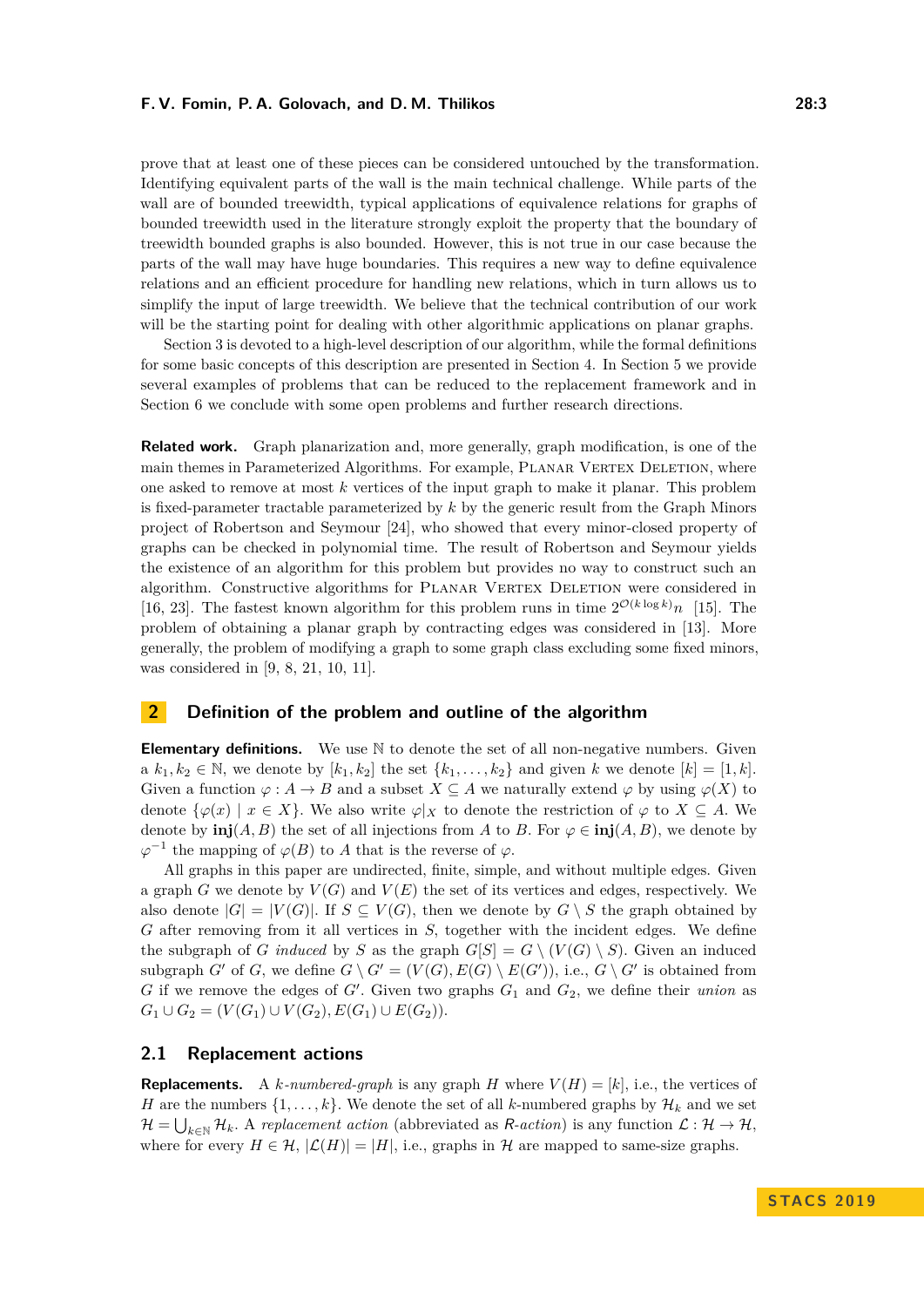## **28:4 Modification to Planarity is Fixed Parameter Tractable**

<span id="page-3-0"></span>

**Figure 1** An illustration of a replacement action where the R-action L replaces graphs by their complements.

Let *G* be a graph and let  $\varphi \in \text{inj}([k], V(G))$ . We define  $\varphi^{-1}(G) = ([k], {\varphi^{-1}(e) \mid e \in \mathbb{R}^d]}$  $E(G[\varphi([k])])\},$  i.e., we see  $\varphi^{-1}(G)$  is the graph in  $\mathcal{H}_k$  that is isomorphic, via  $\varphi$ , to the subgraph of *G* where  $\varphi$  applies.

Let *G* be a graph and let *G*<sup> $\prime$ </sup> be a graph where  $V(G') \subseteq V(G)$ . We denote  $G \sqcup G' =$  $(G \setminus G[V(G')]) \cup G'$ , i.e.,  $G \sqcup G'$  occurs if we remove from *G* the edges between vertices in *G*<sup> $\prime$ </sup> and then add all edges of *G*<sup> $\prime$ </sup>. Given a graph *G*, a  $\varphi \in \text{inj}([k], V(G))$ , and a  $H \in \mathcal{H}_k$ , we define  $\varphi(H) = {\varphi([k])}, {\varphi(e) | e \in E(H)}$ . Given an R-action  $\mathcal{L}: \mathcal{H} \to \mathcal{H}$ , we set  $\mathcal{L}_{\varphi}(G) = G \sqcup \varphi(\mathcal{L}(\varphi^{-1}(G))),$  in other words, we consider the part of *G* that is delimited by  $\varphi$  and then we replace this part by its image via  $\mathcal L$  (see Figure [1](#page-3-0) for an example).

We now have all ingredients we need for defining our general problem.

**Replacement to planarity.** We examine the following family of problems, that may vary, depending on the choice of the R-action  $\mathcal{L}$ :

 $\mathcal{L}$ -REPLACEMENT TO A PLANAR GRAPH.  $(\mathcal{L}$ -RP) **Input:** A graph *G* and a non-negative integer *k.* Question: Is there a  $\varphi \in \text{inj}([k], V(G))$  such that  $\mathcal{L}_{\varphi}(G)$  is planar?

<span id="page-3-2"></span>**Findamerical 1.** For every R-action L, there exists an algorithm that given an instance  $(G, k)$ *of*  $\mathcal{L}$ -REPLACEMENT TO A PLANAR GRAPH, reports whether  $(G, k)$  is a yes-instance in  $O_k(|G|^2)$  *steps*<sup>[1](#page-3-1)</sup>.

The main result of the paper is a proof of Theorem [1.](#page-3-2) In fact, we give an algorithm that runs in the same running time, for the following more general annotated version of this problem:

<span id="page-3-1"></span><sup>&</sup>lt;sup>1</sup> Given a function  $f : \mathbb{N} \times \mathbb{N} \to \mathbb{N}$  and a function  $q : \mathbb{N} \to \mathbb{N}$ , we use the notation  $f(k, n) = O_k(q(n))$  in order to say that there is a function  $h : \mathbb{N} \to \mathbb{N}$  where  $f(k, n) = O(h(k) \cdot g(n))$ .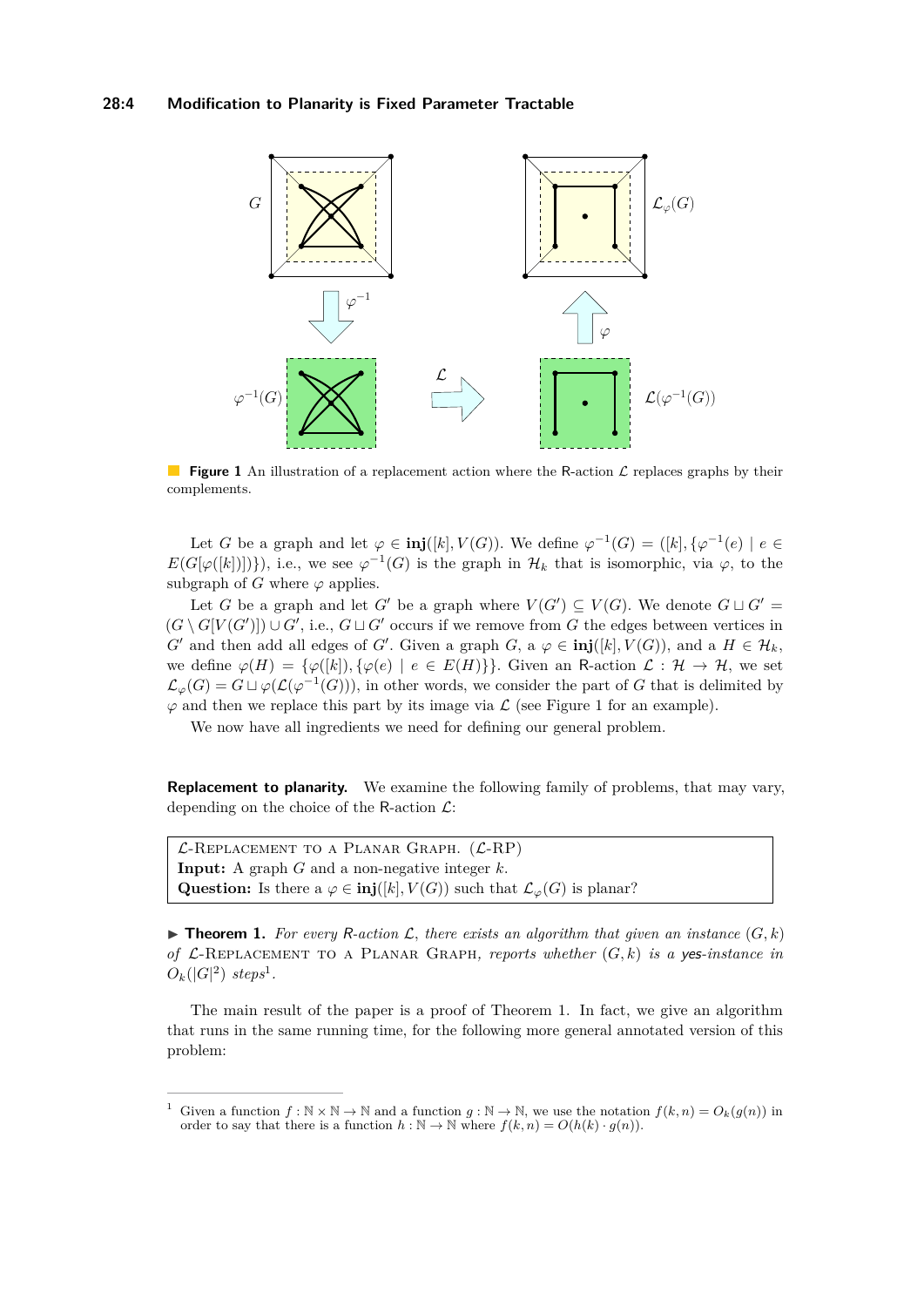$\mathcal{L}$ -Annotated Replacement to a Planar Graph  $(\mathcal{L}$ -ARP) **Input:** A graph *G*, a set of *annotated* vertices  $R \subseteq V(G)$ , and a non-negative integer *k*. **Question:** Is there a  $\varphi \in \text{inj}([k], R)$  such that  $\mathcal{L}_{\varphi}(G)$  is planar?

Theorem [1](#page-3-2) can easily be generalized for the case when instead of a single R-action  $\mathcal L$  we are given a set  $\mathfrak L$  of R-actions and consider the following problem:

L-List Replacement to a Planar Graph (L-LRP) **Input:** A graph *G* and a non-negative integer *k.* Question: Is there an R-action  $\mathcal{L} \in \mathfrak{L}$  and  $\varphi \in \text{inj}([k], V(G))$  such that  $\mathcal{L}_{\varphi}(G)$  is planar?

Since  $|\mathcal{H}_k| = 2^{\binom{k}{2}}$ , by brute force checking all R-actions of  $\mathfrak L$  restricted to  $\mathcal{H}_k$ *,* we reduce this more general problem to  $\mathcal{L}\text{-}\text{REPLACEMENT}$  to a PLANAR GRAPH and obtain the following corollary.

I **Corollary 2.** *For every family of* R*-actions* L*, there exists an algorithm that given an instance*  $(G, k)$  *of*  $\mathcal{L}$ -LIST REPLACEMENT TO A PLANAR GRAPH, reports whether  $(G, k)$  *is a* yes-instance in  $O_k(|G|^2)$  steps.

Another possibility to generalize the problem is to allow multiple actions, that is, to consider the following variant for a given R-action  $\mathcal{L}$ :

 $\mathcal{L}$ -Consecutive Replacement to a Planar Graph  $(\mathcal{L}$ -CRP) **Input:** A graph *G,* and two non-negative integers *k* and *r.* Question: Is there a tuple  $\varphi_1, \ldots, \varphi_h \in \text{inj}([k], V(G))$  for some  $h \leq r$  such that  $\mathcal{L}_{\varphi_h}(\ldots \mathcal{L}_{\varphi_2}(\mathcal{L}_{\varphi_1}(G))\ldots)$  is planar?

Notice that  $\mathcal{L}_{\varphi_h}(\ldots \mathcal{L}_{\varphi_2}(\mathcal{L}_{\varphi_1}(G))\ldots)$  can be seen as  $\hat{\mathcal{L}}_{\psi}$  where  $\psi \in \text{inj}([k'], V(G))$  and  $\hat{\mathcal{L}}$ is some R-action for  $k' = |\varphi_1([k]) \cup ... \cup \varphi_h([k])|$ . Since  $k' \leq rk$ , we can check all possible values of  $k'$  and for each  $k'$ , construct the family of all possible R-actions  $\mathfrak L$  that contain all feasible  $\hat{\mathcal{L}}$  that can be results of compositions of  $\mathcal{L}$ . This way, we reduce  $\mathcal{L}$ -CONSECUTIVE REPLACEMENT TO A PLANAR GRAPH to £-LIST REPLACEMENT TO A PLANAR GRAPH and show that the problem is FPT when parameterized by  $k + r$ .

 $\triangleright$  **Corollary 3.** For every R-action L and a positive integer r, there exists an algorithm that *given an instance*  $(G, k)$  *of*  $\mathcal{L}$ -CONSECUTIVE REPLACEMENT TO A PLANAR GRAPH, reports *whether*  $(G, k)$  *is a yes-instance in*  $O_{k+r}(|G|^2)$  *steps.* 

In fact, it is possible to combine both generalizations and allow multiple actions chosen from a given list or even distinct lists.

# <span id="page-4-0"></span>**3 High-level description of the algorithm**

As our algorithm for  $\mathcal{L}-ARP$  is quite involved, in this extended abstract we present an outline of its main ideas. Our description is high-level. Formal definitions of the most important concepts in this description can be found in Section [4.](#page-8-0)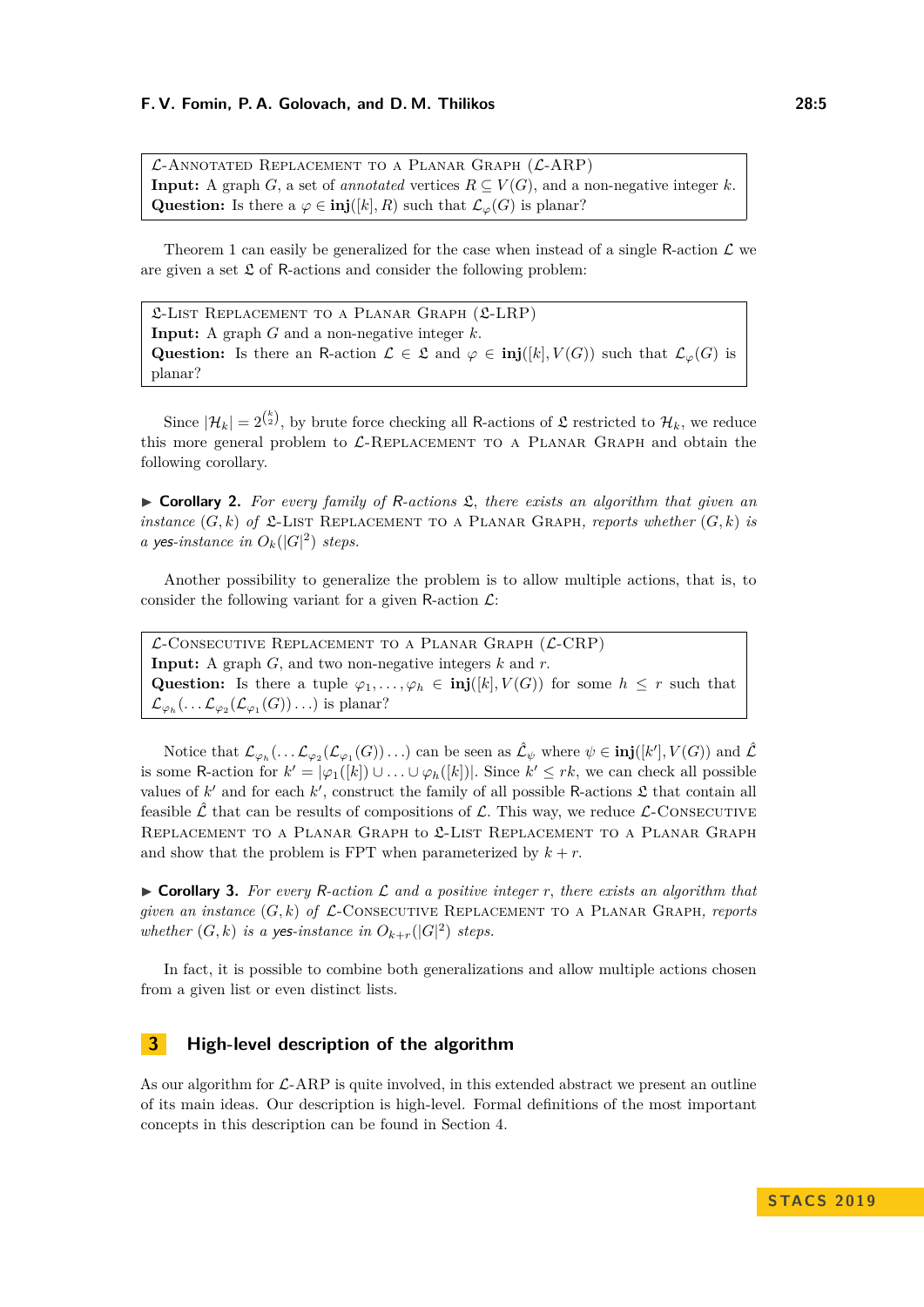## **28:6 Modification to Planarity is Fixed Parameter Tractable**

**Basic concepts.** We start with some conventions. In the course of our description, the word "small-enough" (resp. "big-enough" or "many-enough") means upper (resp. lower) bounded by some function of *k.* By the term "flat part of *G*" we refer to some subgraph of *G* that can be embedded in a disk. Also by the term "bidimensionally big-enough part of a graph *G*" we refer to a flat part of *G* that contains a subdivision of a big-enough wall as a subgraph (see Figure [2\)](#page-5-0). We say that a vertex of *G* is "well-enough insulated" if it is surrounded by a collection of many-enough homocentric cycles of some flat part of *G.* Intuitively, the existence of a bidimensionally big-enough part implies that a big-enough number of vertices of *G* are well-enough insulated.

<span id="page-5-0"></span>

**Figure 2** A subdivision of a  $12 \times 12$ -wall and the 6 homocentric cycles insulating its two central vertices.

**Some preliminary observations.** Before we present the main idea of the algorithm we start with some preliminary observations.

- **Observation 1:** The kick-off observation is that it is possible to express  $\mathcal{L}$ -ARP in Monadic Second Order logic (MSOL). This implies that when the instance graph *G* has smallenough treewidth, then the problem can be solved in a linear in  $n = |V(G)|$  number of steps. This observation is not straightforward as actions may also add edges in *G* and it requires some extra effort to translate this into MSOL.
- **Observation 2:** The second observation is that if  $(G, k)$  is a ves-instance, then either *G* has bounded treewidth – and then we are done, because of Observation 1 – or it contains a bidimensionally big-enough flat part *K.* Moreover, using a result from [\[12,](#page-15-1) Subsection 4.1], we can also assume that *K,* besides the fact that it is bidimensionally big-enough, it has small-enough treewidth. This last property will permit us to apply MSOL-queries to any portion of *K*. It follows that *K*, if it exists, can be detected in  $O(n)$  steps.
- **Observation 3:** A third observation is that if some non-annotated vertex  $v$  in  $K$  is "surrounded" by a subdivided 3-wall-annulus  $A$  (see Figure [3\)](#page-6-0) and the closed interior  $I_A$  of the outer cycle of *A* contains only non-annotated vertices, then we can remove *v* from *G* and reduce the instance to a simpler equivalent one. This reduction is based on the fact that the 3-connectivity of  $\vec{A}$  offers enough rigidity for the graph inside  $I_{\vec{A}}$  to remain unaffected in any planar graph that may be created by an action on *G.* Based on the above, we may assume that any bidimensionally big-enough territory of the flat part contains some annotated vertex in its interior.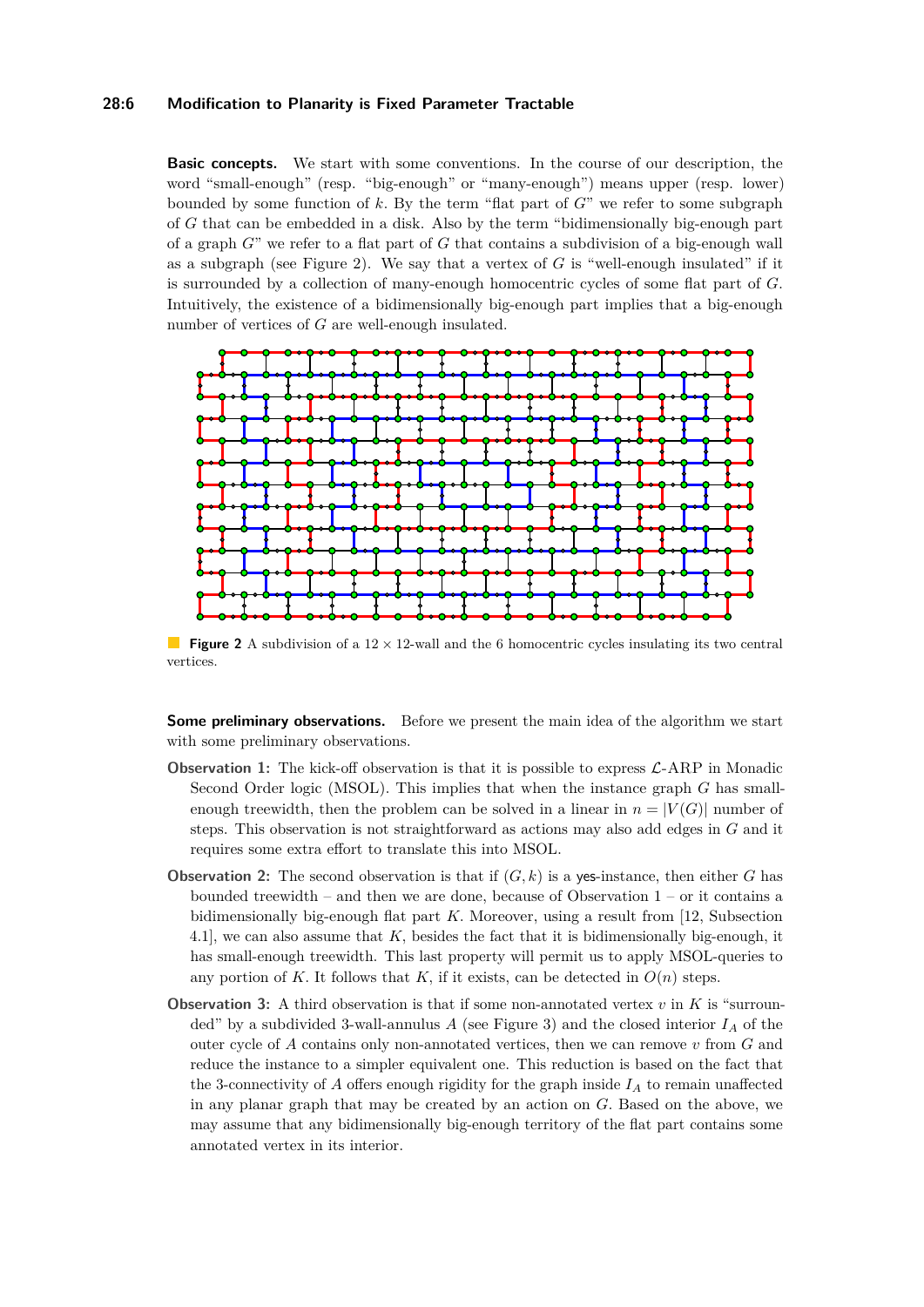

<span id="page-6-0"></span>**Figure 3** A subdivided 3-wall-annulus. The grey vertices are the subdivision vertices.

**The territory-equivalence idea.** The main idea of the algorithm is to detect, inside a bidimensionally big-enough part of *G,* a collection of many-enough pairwise-disjoint territories and to define a suitable notion of equivalence between them that expresses all the ways an action may affect them.

A critical aspect of our approach is that the number of equivalence classes of such an equivalence relation should depend only on *k.* This permits us, given that we have manyenough territories, to algorithmically detect some sub-collection of  $k + 1$  of them that are indistinguishable with respect to any action that can be applied on *G.* As an action affects vertices of at most *k* territories, we can arbitrary pick some particular annotated vertex inside one of them and create the equivalent instance where this vertex is no longer annotated. In this way, we can recurse to an equivalent instance of the problem that is more simple than the original one.

<span id="page-6-1"></span>

**Figure 4** A visualization of the interior of the flat part *K*. Each subdivided sub-wall contains an annotated vertex *v* surrounded by many-enough homocentric cycles. In this particular figure, each subdivided sub-wall gives rise to a separation sequence of only 3 layers.

**Separation sequences.** We now explain how the above idea is implemented. First of all, we work on the flat part *K* (that can be detected due to the Observation 2) and use the fact that it is bidimensionally big-enough in order to detect in it a big-enough set *X* of well-enough insulated annotated "central" vertices. Thus each  $v \in X$  is accompanied with a big-enough collection  $\mathcal{C}_v = \{C_1, \ldots, C_r\}$  of surrounding cycles, called *a separation sequence* (assuming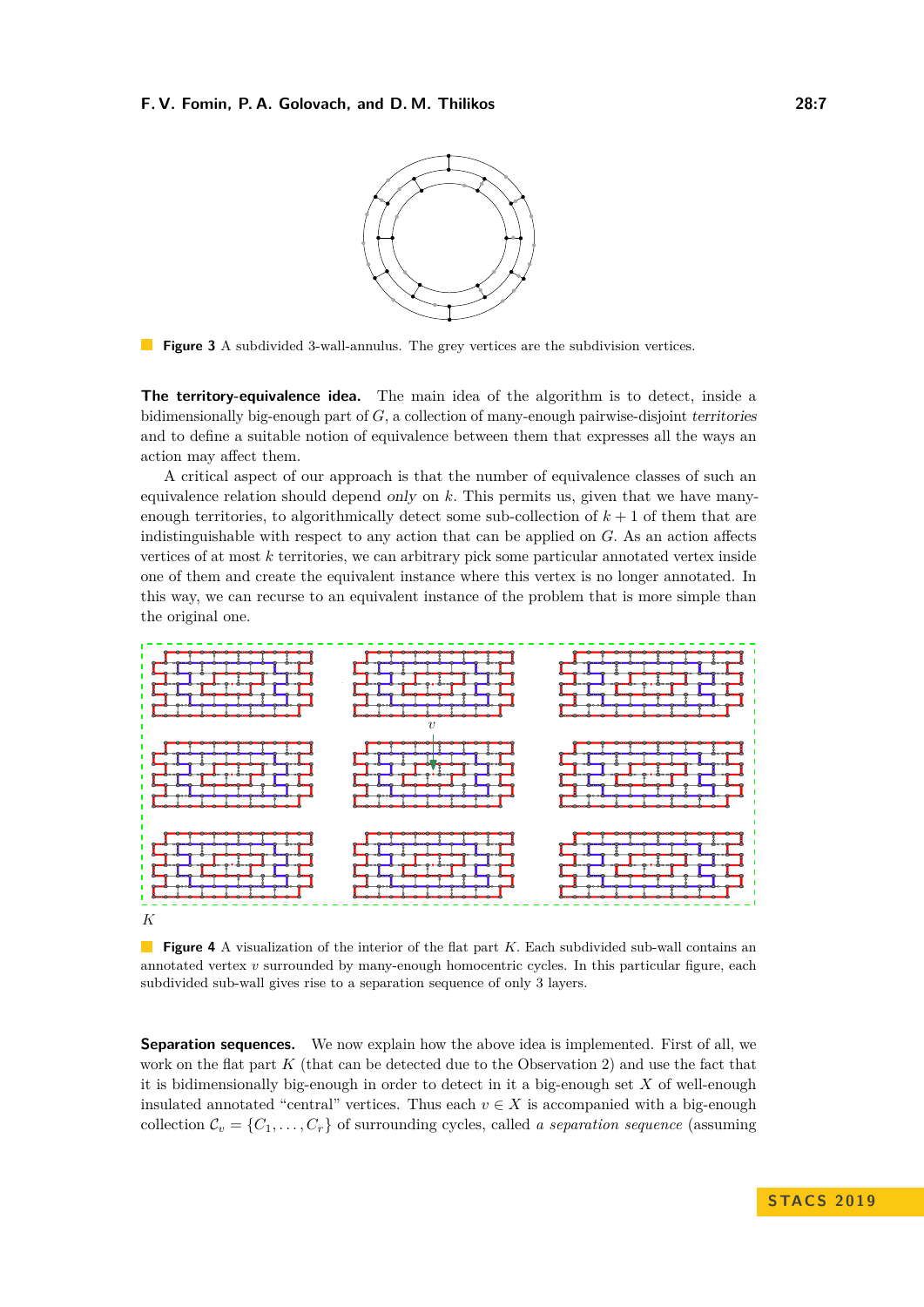#### **28:8 Modification to Planarity is Fixed Parameter Tractable**

that *C*<sup>1</sup> is the outermost cycle). Moreover, based on the big-enough bidimensionality of *K* we can also assume that for every two distinct  $v, v' \in X$ , the closed interiors of the outermost cycles of  $\mathcal{C}_v$  and  $\mathcal{C}_{v'}$  are disjoint (see Figure [4\)](#page-6-1). Based on Observations 2 and 3, it is possible to detect such a set *X* of annotated vertices along with their accompanying cycle collections, in  $O(n)$  steps. Moreover, for each cycle  $C_j$  in  $C_v$  we denote by  $G_j$  the graph cropped by its interior and we make sure that the 3 outermost cycles are parts of a subdivided 3-wall-annulus  $A_j$ *.* We call  $G_j$  *j*-th prefix graph of *v*.

We see each prefix graph as a doubly annotated graph  $\mathbf{G}_j = (G_j, Z_j, R_j)$  where  $Z_j$  are the vertices inside the annulus  $A_j$  and  $R_j$  are the annotated vertices inside  $G_j$ . As  $r$  is big-enough, we know that for any application of an action on a set *S* of *k* vertices, that is able to transform *G* to a planar graph, there will be some  $Z_j$ ,  $j \in \{1, \ldots, r\}$  that will be disjoint from *S*. This permits us to see this  $Z_j$  as a *separator* of *G* whose inner part (including  $Z_j$ ) is  $G_j$ . Moreover after an action that does not affect  $Z_j$ , the set  $Z_j$  will maintain its status as a separator in the resulting graph. This notion of separator is formalized by the concept of an *annulus-embedded separator* that is formally described in Subsection [4.2.](#page-9-0)

**An equivalence relation on prefix graphs.** Recall that a prefix graph *G<sup>j</sup>* is a planar graph of bounded treewidth. We stress that typical equivalence relations that are based on MSOLexpressible properties require that the boundary of the bounded-treewidth graphs is also bounded. However, this is not our case. Instead we will use the fact that the boundary  $Z_j$ "well insulates"  $G_j$  from the rest of the graph.

We need to encode, for each  $\mathbf{G}_j = (G_j, Z_j, R_j)$ , all possible ways an action may rearrange *G* in both sides of the separator  $Z_j$ , assuming that it does not affect the vertices of  $Z_j$ . Clearly, if *S* is the set of vertices of *G* on which an action is applied, then some part of *S* is outside  $G_i$  and another part is inside  $G_j$  (but not in  $Z_j$ ). As the action does not affect the separator  $Z_j$ , it will create a planar graph  $G'$  where the outer and inner part will still be well-defined with respect to  $Z_i$ .



**Figure 5** A prefix graph  $G_i$ . The set  $Z_j$  are the vertices in the annulus defined by its 3 first layers. The red vertices are the vertices affected by some action. The graphs  $C'$  and  $C$  are connected components of  $(G \setminus V(G_i)) \setminus S$  that will be relocated after the application of an action to *G*.

The vertices of *S* along with the connected components of  $(G\setminus V(G_i))\setminus S$  will be relocated in  $G'$  in the inner and the outer parts of  $Z_j$ . However, these possible relocations depend only one the size of *S* (that is *k*) and the ways these components can be seen as "partially-planar graphs" with respect to their boundary in *S* (which also depends on *k*). The precise encoding of this is expressed by the notion of a replacement folio of a doubly annotated graph, formally defined in Subsection [4.3.](#page-10-0) This encoding is justified by a Lemma asserting (the proof is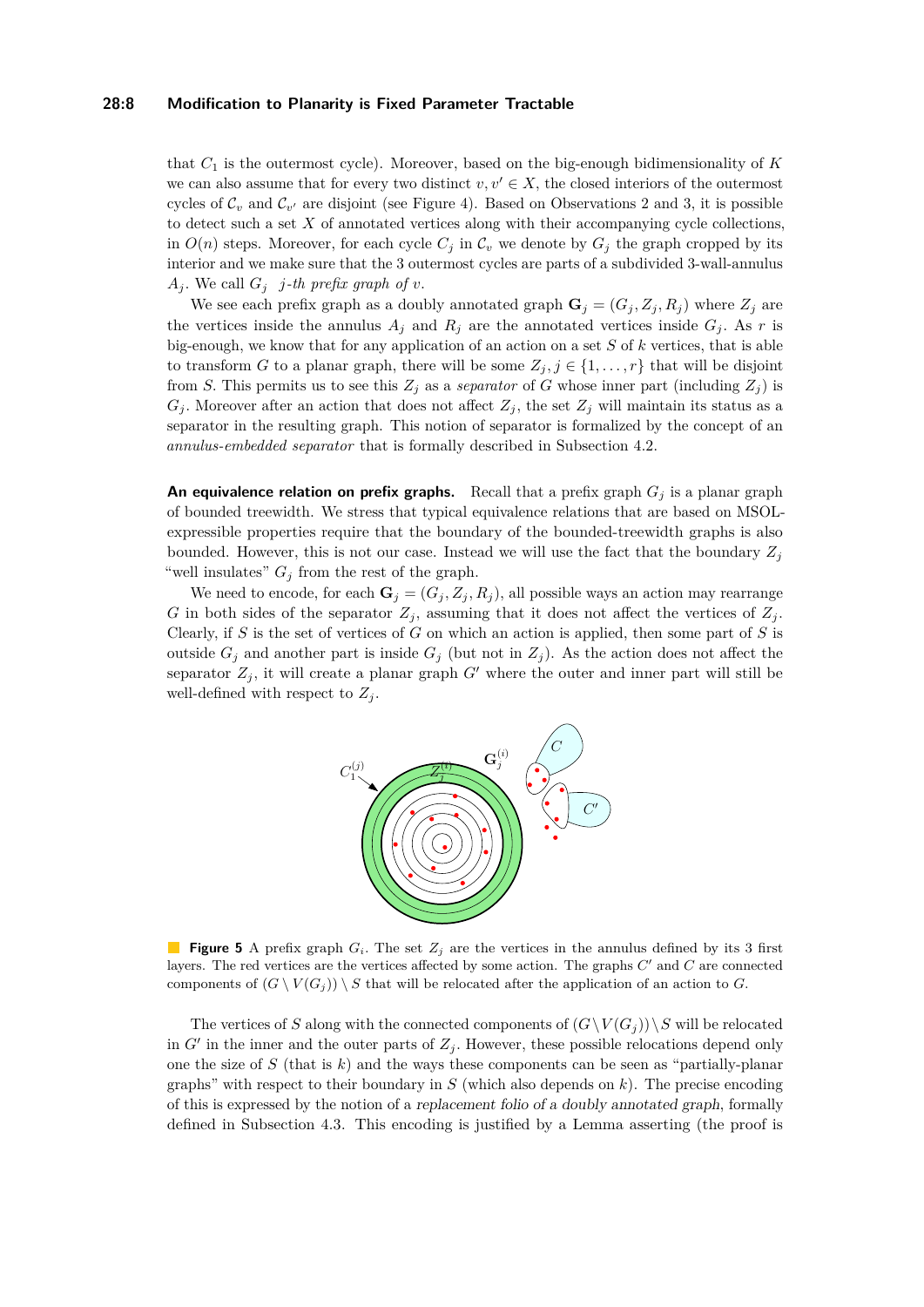omitted in this extended abstract) that any action on  $G$  that avoids  $Z_j$  can be "represented" by this folio in the sense that if two doubly annotated graphs, that correspond to different separation sequences  $\mathcal{C}_v$  and  $\mathcal{C}_{v'}$ , have the same replacement folio, then the application of an action to the first can be simulated by the application of an action to the second.

An important technical step is to prove a series of lemmata that "translate" all possible elements of a replacement folio to MSOL-formulas. Again we stress that this is not straightforward: besides the need of suitably encoding partially-planar graphs, we also have to express all the ways "missing edges" of *G* may appear as the result of an action. As a consequence of its MSOL-expressibility, it follows that our equivalence relation on territories has a small-enough number of equivalence relations. This, together with the bounded treewidth of the flat part  $K$ , permits us to detect in it  $k+1$  equivalent territories in  $O_k(n)$  steps, "de-annotate" one of their annotated "central vertices" and create a simpler equivalence instance. Given this reduction and the reduction of Observation 3, we may use  $|V(G)|+|R| \leq 2|V(G)|$  as the complexity-measure of an instance of our algorithm. Therefore, after  $O(n)$  recursive calls of the above reductions, the algorithm provides a correct answer or an equivalent instance whose graph has small-enough treewidth. In the latter case, the correct answer can be computed in  $O_k(n)$  steps, as mentioned in Observation 1. Based on the above, the overall running time of the algorithm is  $O_k(n^2)$ .

# <span id="page-8-0"></span>**4 Key concepts**

# **4.1 Graph embeddings and boundaried graphs**

**Embedded graphs.** We denote by  $\mathbb{S}_0$  the sphere  $\{(x, y, z) | x^2 + y^2 + z^2 = 1\}$  and we refer to it as *the plane*. We consider embeddings or partial embeddings of graphs on  $\mathbb{S}_0$  and several subsets of it. Such subsets can be closed *disks*, i.e. subsets of  $\mathbb{S}_0$  that are homeomorphic to the set  $\{(x, y, z) | x^2 + y^2 \le 1\}$  and *closed annuli*, i.e., subsets of  $\mathbb{S}_0$  that are homeomorphic to the set  $\{(x, y, z) \mid \frac{1}{2} \leq x^2 + y^2 \leq 1\}$ . Given a set *X* that is either a closed disk or an annulus, we denote its boundary (i.e., the set of points of *X* for which every neighborhood around them contains some point not in *Z*) by **bor**(*X*). Notice that if *A* is an annulus, then the set **bor**(*A*) has two connected components that are both cycles. We call these cycles *boundaries* of *A*. An *oriented annulus* is a triple  $A = (A, N_{in}, N_{out})$  where *A* is an annulus and  $N_{in}$  and *N*out are its boundaries. We say that *N*in (resp. *N*out) is the *inner* (resp. *outer*) boundary of A. Given an oriented annulus  $A = (A, N_{in}, N_{out})$  we define  $rev(A) = (A, N_{out}, N_{in})$ , i.e., we exchange the roles of the inner and the outer boundary. When we embed a graph *G* in the plane, in the annulus, or in a disk, we treat *G* as a set of points. This permits us to make set operations operations between graphs and sets of points. For instance, if *G* is a graph embedded in the plane and  $\Delta$  is a closed disk in the plane, we can use the notation  $V(G) \cap D$ in order to the set of vertices of *G* that are points of *D*. Also, given that  $\textbf{bor}(D) \cap G \subseteq V(G)$ , we use  $G \cap D$  to denote the graph formed by the vertices and the edges of G that are inside *D.* We denote by  $P$  the class of all planar graphs.

**Annotated graphs.** An *annotated graph* is a pair  $(G, R)$  where *G* is a graph and  $R \subseteq V(G)$ . A triple  $(G, R, Z)$  where  $R, Z \subseteq V(G)$  is called *doubly annotated graph*.

**Boundaried graphs.** Let  $k \in \mathbb{N}$ . A *k-boundaried graph* is a triple  $\mathbf{G} = (G, B, \lambda)$  where  $(G, B)$  is an annotated graph and  $\lambda \in \text{inj}(B, [k])$  (keep in mind that  $|B| \leq k$ ). For every  $x \in R$ , we refer to the number  $\lambda(x)$  as the *index* of *x* in **G** and we define the *index set* of **G** as  $\Lambda(G) = \lambda(B)$ . We call *B* the *boundary* of **G** and the vertices of *B* the *boundary vertices*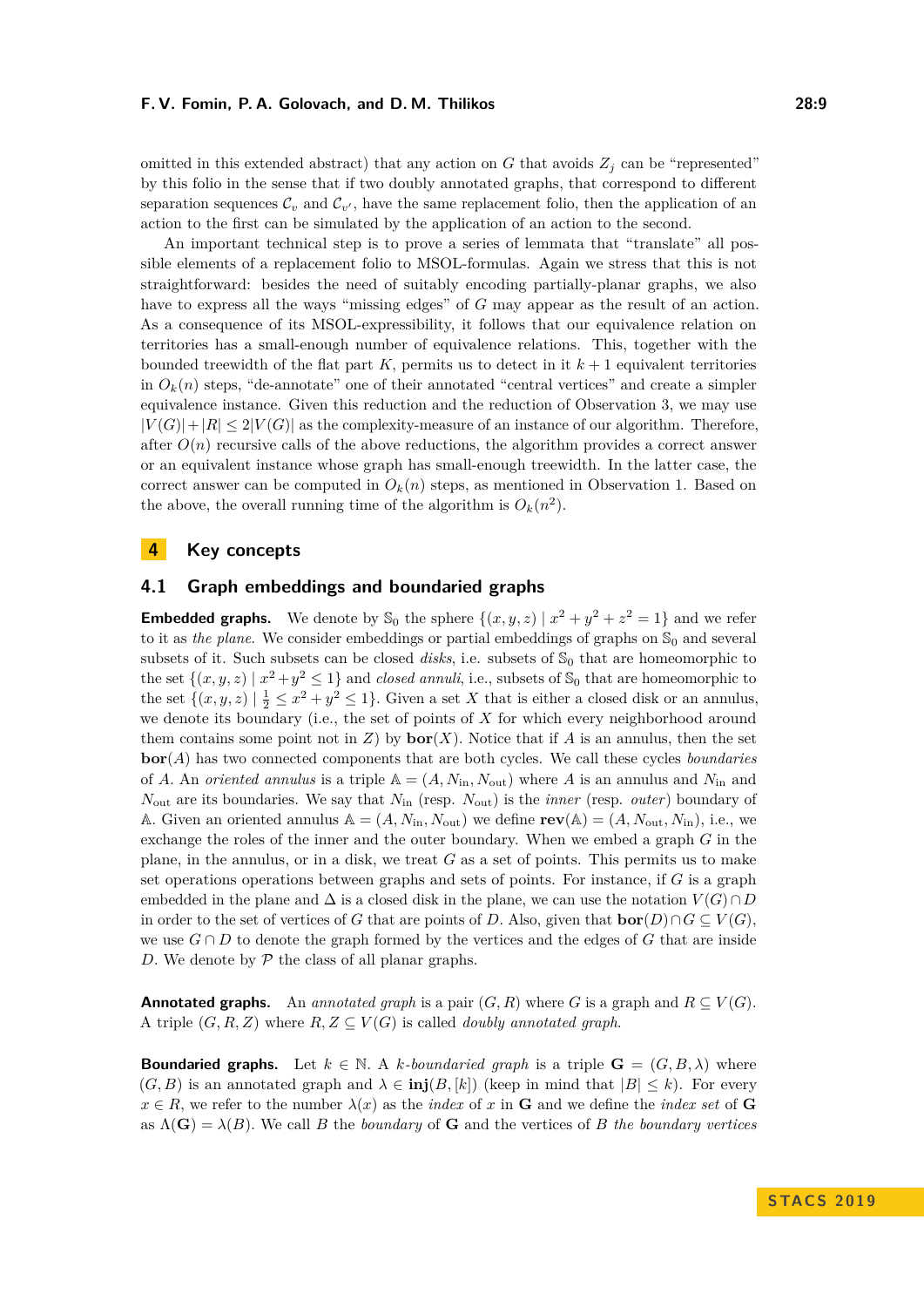#### **28:10 Modification to Planarity is Fixed Parameter Tractable**

of **G***.* We also denoted  $B(G) = B$  and  $\lambda(B) = \lambda$ . Also we define the *size*, denoted by  $|G|$  of  $\mathbf{G} = (G, B, \lambda)$  by |*G*|. We denote by  $\mathcal{B}_k$  the set of all *k*-boundaried graphs, for each  $k \in \mathbb{N}$ . Given a  $\mathbf{G} = (G, B, \lambda) \in \mathcal{B}_k$  we define the graph  $\mathbf{gr}(\mathbf{G}) = (\Lambda(\mathbf{G}), \{\lambda(e) \mid e \in E(G[B])\})$ , i.e.,  $gr(G)$  is the graph in  $\mathcal{H}_k$  that is obtained after taking the subgraph of *G* induced by the boundary  $B(G)$  and then mapping it, via  $\lambda$ , to numbers in [k]. Also, given two  $i, j \in \Lambda(G)$ , we say that  $i \sim_{\mathbf{G}} j$  if  $\lambda^{-1}(i)$  and  $\lambda^{-1}(j)$  belong in the same connected component of *G*. Clearly,  $∼$ **G** is an equivalence relation. Let **G**<sub>1</sub>, **G**<sub>2</sub> ∈  $\mathcal{B}_k$ *.* We say that **G**<sub>1</sub> and **G**<sub>2</sub> are *compatible* if  $\mathsf{gr}(\mathbf{G}_1) = \mathsf{gr}(\mathbf{G}_2)$  and  $\sim_{\mathbf{G}_1} = \sim_{\mathbf{G}_2}$ .

Let  $\mathbf{G}_1 = (G_1, B_1, \lambda_1)$  and  $\mathbf{G}_2 = (G_2, B_2, \lambda_2)$  be two compatible *k*-boundaried graphs. We define the *gluing operation*  $\oplus$  such that  $\mathbf{G}_1 \oplus \mathbf{G}_2$  is the graph obtained by taking the disjoint union of  $G_1$  and  $G_2$  and then identifying each vertex in  $B_1$  with the same-indexed vertex in  $B_2$ . We make the convention that after identifying a vertex  $x \in B_1$  with a vertex  $y \in B_2$ , then the result of this identification in  $\mathbf{G}_1 \oplus \mathbf{G}_2$  is again the vertex *x* (i.e., *B*<sub>1</sub> prevails over  $B_2$ ). Finally, we say that  $G_1 \equiv G_2$ , if they are compatible and for every boundary graph **F** where  $\mathbf{gr}(\mathbf{F}) = \mathbf{gr}(\mathbf{G}_i), i \in [2]$  it holds that

<span id="page-9-1"></span>
$$
\mathbf{F} \oplus \mathbf{G}_1 \in \mathcal{P} \iff \mathbf{F} \oplus \mathbf{G}_2 \in \mathcal{P}.\tag{1}
$$

## <span id="page-9-0"></span>**4.2 Annulus-embedded separators**

The notion of a subdivided 3-wall-annulus is depicted in Figure [3.](#page-6-0) Notice that each such graph contains two "boundary" cycles that we call *extremal cycles*.

Given a  $S \subseteq V(G)$ , we define as  $\operatorname{ccin}(G, S)$  as the set of all connected components of  $G \setminus S$  that are not connected components of *G*. We also define **ccout**(*G, S*) as the union of all connected components of  $G \setminus S$  that are connected components of  $G$ .

**Annulus-boundaried graphs.** An *annulus-boundaried graph* is a quadruple (*C, K, Y,* A) where

 $\blacksquare$  *C* is a graph,

- $K$  is a connected subgraph of *C*,
- $\blacksquare$  *Y* is a subdivided 3-wall-annulus that is a subgraph of *K*,
- $\mathbb{A} = (A, N_{\text{in}}, N_{\text{out}})$  is an oriented annulus,
- *Y* is embedded in *A* so that
	- $\blacksquare$  *N*<sub>in</sub> and *N*<sub>out</sub> are the two extremal cycles of *Y*, and
	- $G \cap A = K$ .

We call the cycle of *Y* that is identical to *N*in (resp. *N*out) *inner* (resp. *outer*) cycle of  $(C, K, Y, A)$ . We say that an annulus-boundaried graph  $(C, K, Y, A)$  is *planar* if Q can be embedded in a disk  $\Delta$  such that  $\mathbb{A} \subseteq \Delta$  and  $N_{\text{out}} = \text{bor}(\Delta)$ .

**Annulus-embedded separators.** Let *G* be a graph. Let also (*K, Y,* A) be a triple where *K* is a graph, *Y* is a subgraph of *K* and  $\mathbb A$  is an oriented annulus. We say that  $(K, Y, \mathbb A)$ , is a *annulus-embedded separator* of *G* if there are two subgraphs *C*in and *C*out of *G* such that both  $(C_{\text{in}}, K, Y, \mathbb{A})$  and  $(C_{\text{out}}, K, Y, \text{rev}(\mathbb{A}))$  are annulus-boundaried graphs. Notice that each connected component of  $\operatorname{ccin}(G, V(K))$  contains some vertex *x* where  $N_G(x)$  intersects either the inner or the outer cycle of  $(G, K, Y, \mathbb{A})$  (but not both). We also make the convention that all connected components of  $\mathbf{cout}(G, V(K))$  are subgraphs of  $C_{\text{out}}$  and we denote  $C_{\text{in}}$  (resp.  $C_{\text{out}}$ ) *inner* (resp. *outer*) *component* of  $(K, Y, A)$  in *G*. We say that  $(K, Y, A)$  is *inner-planar* if  $(C_{\text{in}}, K, Y, \mathbb{A})$  is planar.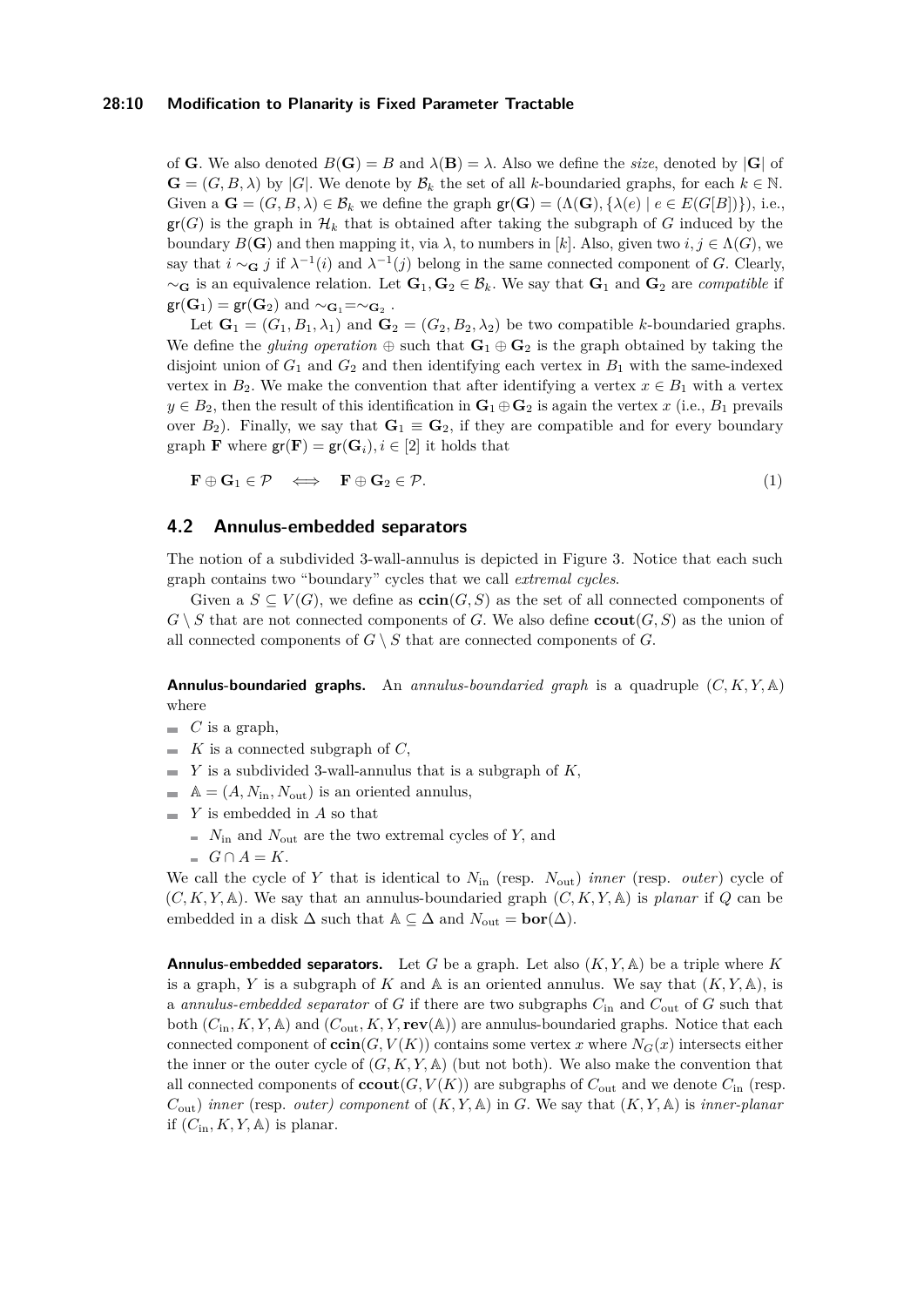The following observation easily directly from the definitions and the fact that that every 3-sd-annulus is 3-connected and has a unique embedding in the plane.

<span id="page-10-1"></span> $\triangleright$  **Observation 4.** Let  $(G, R)$  be an annotated graph and let  $(K, Y, A)$  be a annulus-embedded *separator of G. Let also C*in *and C*out *be the inner and the outer component of G respectively. Then G is planar if and only if both C*in *and C*out *are planar.*

## <span id="page-10-0"></span>**4.3 Replacement folios**

A *k*-planarity-folio is a set  $\mathcal{M}_k \subseteq \mathcal{B}_k$  such that for every  $\mathbf{G} \in \mathcal{B}_k$  there is a  $\mathbf{J} \in \mathcal{M}_k$  such that  $J \equiv G$ . It is known (see e.g., in [\[2\]](#page-15-14)) that, for every  $k \in \mathbb{N}$ , it is possible to construct a *k*-planarity-folio  $\mathcal{M}_k$  whose size depends on *k*. Given a  $k \in \mathbb{N}$ , we define  $g_k = \max\{|\mathbf{C}|\}\$  $\mathbf{C} \in \mathcal{M}_k$ . For every graph *L* where  $V(L) \subseteq [k]$ , we define  $\mathcal{C}_L = \{ \mathbf{G} \in \mathcal{M}_k \mid \mathbf{gr}(\mathbf{G}) = L \}.$ The following is an direct consequence of the definitions (see e.g., [\[2\]](#page-15-14)).

I **Observation 5.** *For every k-numbered graph L and every two compatible boundaried graphs*  $G_1$  *and*  $G_2$  *where*  $\mathsf{gr}(G_1) = L$ *, it holds that*  $G_1 \equiv G_2$  *if and only if*  $\forall \mathbf{F} \in C_L$ *,*  $\mathbf{F} \oplus \mathbf{G}_1 \in \mathcal{P} \iff \mathbf{F} \oplus \mathbf{G}_2 \in \mathcal{P}.$ 

From now on we fix some *k*-planarity folio  $\mathcal{M}_k$ . Given the above observation, the members of the  $\mathcal{M}_k$  represent all ways a boundary graph can be "partially planar" with respect to its boundary.

**Replacement folios.** Our purpose now is to define a structure representing the effect of all replacement actions on a doubly annotated graph  $(G, R, Z)$ . The actions we want to encode involve vertices in *R* that are not in *Z.* Also they involve vertices of some virtual graph *D* that is not a part of *G.* Later, the set *Z* will be the vertex set of a wall embedded separator of a graph and *D* will represent the part of the graph, affected by an action, that is in the outer component of this embedded separator.

Let  $k \in \mathbb{N}$ . A *k*-pattern is a quadruple  $(\hat{\mathbf{J}}_{\text{in}}, \hat{\mathbf{J}}_{\text{out}}, D, \tau)$  where

- $\hat{\mathbf{J}}_{\text{in}}$ ,  $\hat{\mathbf{J}}_{\text{out}} \in \mathcal{M}_k$  (both  $\hat{\mathbf{J}}_{\text{in}}$ ,  $\hat{\mathbf{J}}_{\text{out}}$  are members of the *k*-planarity folio),
- $\Lambda(\hat{\mathbf{J}}_{\text{in}}) \cap \Lambda(\hat{\mathbf{J}}_{\text{out}}) = \emptyset$  (  $\hat{\mathbf{J}}_{\text{in}}$ ,  $\hat{\mathbf{J}}_{\text{out}}$  do not have same-index boundary vertices),
- *D* is a graph where  $|D| = |\mathsf{gr}(\hat{\mathbf{J}}_{\text{in}}) \cup \mathsf{gr}(\hat{\mathbf{J}}_{\text{out}})|$  (the size of *D* is the sum of the boundaried sizes of  $\hat{J}_{in}$ , and  $\hat{J}_{out}$ ), and
- $\tau$  is an bijection from  $V(D)$  to  $\Lambda(\mathbf{J}_{in}) \cup \Lambda(\mathbf{J}_{out})$ ) (i.e.,  $\tau$  is a labelling of *D* with numbers from the index sets of  $J_1$  and  $J_2$ ).

We denote by  $\mathcal{P}_k$  the set of all *k*-patterns. Suppose now that  $(G, R, Z)$  is a doubly annotated graph. The *k*-planar  $\mathcal{L}$ -replacement folio of  $(G, R, Z)$  is the set  $\mathfrak{L}_k(G, R, Z) \subseteq \mathcal{P}_k$  $\text{containing every quadruple } (\hat{\mathbf{J}}_{\text{in}}, \hat{\mathbf{J}}_{\text{out}}, D, \tau) \in \mathcal{P}_k \text{ for which there exists an } \varphi \in \text{inj}([k], V(D) \cup \mathcal{P}_k$  $(R \setminus Z)$  such that

1. 
$$
\tau^{-1} \subseteq \varphi
$$
,  
\n2. if  $G' = \mathcal{L}_{\varphi}(G \cup D)$ , then  $\tau(G') = \text{gr}(\hat{\mathbf{J}}_{\text{in}}) \cup \text{gr}(\hat{\mathbf{J}}_{\text{out}})$   
\nand if  
\n
$$
S_{\text{in}} = \varphi(\Lambda(\hat{\mathbf{J}}_{\text{in}})),
$$
\n
$$
S_{\text{out}} = \varphi(\Lambda(\hat{\mathbf{J}}_{\text{out}})),
$$
\n
$$
\hat{G} = (G', S_{\text{in}}, \varphi^{-1} |_{S_{\text{in}}}) \oplus \hat{\mathbf{J}}_{\text{in}},
$$
\n
$$
\hat{U}_{\text{in}} = \text{ccin}(\hat{G}, Z), \text{ and}
$$
\n
$$
\hat{U}_{\text{out}} = \text{ccout}(\hat{G}, Z),
$$
\nthen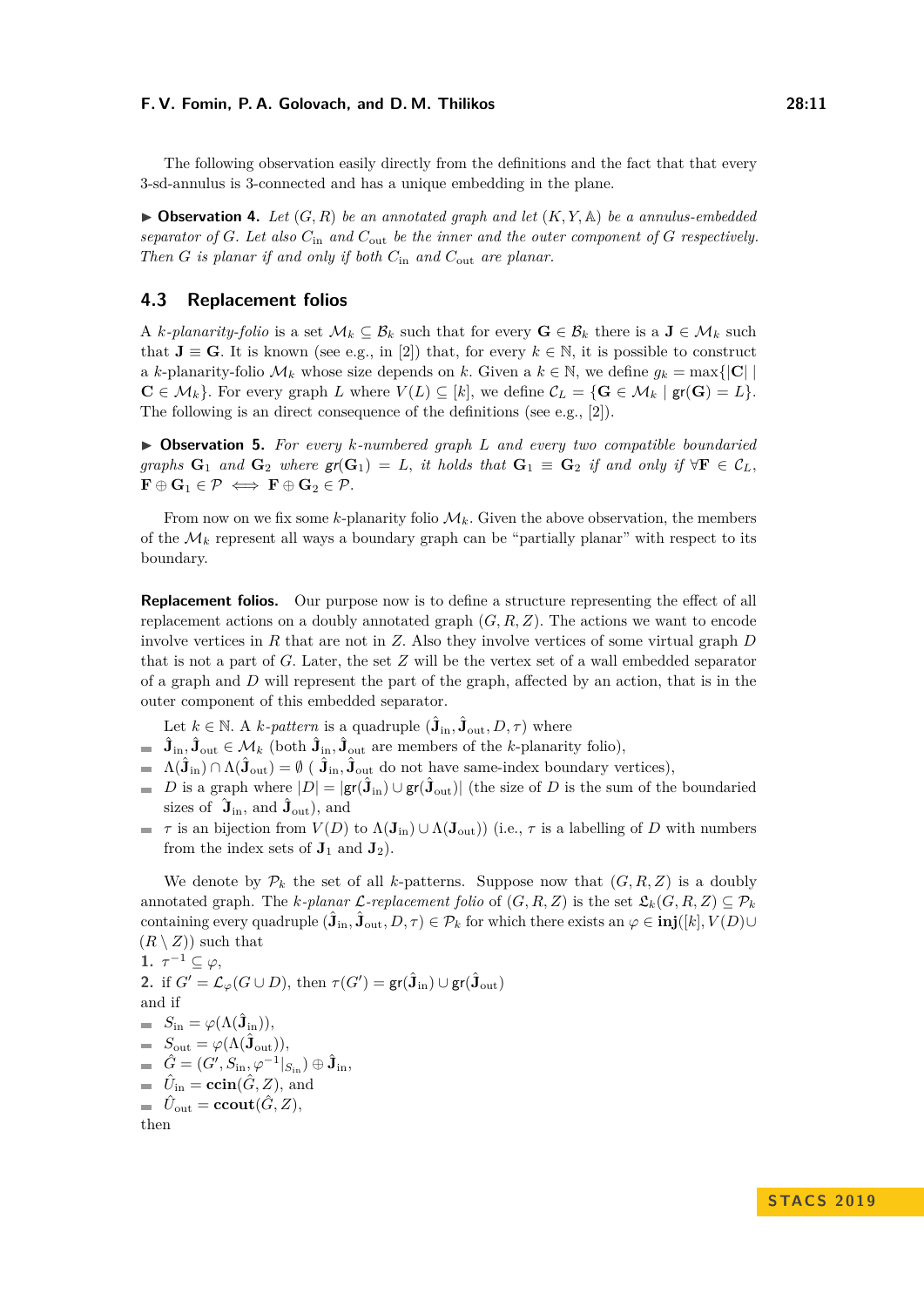#### **28:12 Modification to Planarity is Fixed Parameter Tractable**

**3.**  $\hat{U}_{\text{in}}$  is planar, **4.**  $S_{\text{out}} \subseteq V(\hat{U}_{\text{out}})$ , and **5.**  $(\hat{U}_{\text{out}}, S_{\text{out}}, \varphi^{-1}|_{S_{\text{out}}}) \equiv \hat{\mathbf{J}}_{\text{out}}.$ 

<span id="page-11-1"></span>**Some intuition.** Let us give some intuition on the above, quite technical, definition of the set  $\mathfrak{L}_k(G, R, Z)$ . Suppose that  $(\hat{\mathbf{J}}_{\text{in}}, \hat{\mathbf{J}}_{\text{out}}, D, \tau) \in \mathcal{P}_k$ . The graph *G* should be seen as an annulus-boundaried graph  $(G, K, Y, A)$  where  $Z = V(K)$  where  $(K, Y, A)$  is an annulusembedded separator between *G* and a virtual "outside part". Assume also that  $\varphi$  is an action that affects vertices in  $R \setminus Z$  (i.e., vertices in the interior, call it  $I_G$ , of the wall separator, but not in  $R$ ) and some virtual vertices outside  $G$ . The graph  $D$  represents these vertices and the way these are connected between them (see Figure [6\)](#page-11-1).



**Figure 6** A 3-sd-annulus. The grey vertices are the subdivision vertices.

Notice that the action  $\varphi$  creates some edges between  $V(D)$  and  $I_G$ . Moreover, the same action is rearranging the edges in *D* and the edges between the vertices in  $\varphi([k]) \cap I_G$ . The edges of *D* are rearranged so as to transform it to a graph isomorphic to  $\mathsf{gr}(\hat{\mathbf{J}}_{\text{in}}) \cup \mathsf{gr}(\hat{\mathbf{J}}_{\text{out}})$ and this is enforced by conditions 1 and 2. Let *G'* be the result of the application of  $\varphi$  on *G*∪*D* and the  $\hat{G}$  be result of gluing  $G'$  with  $\hat{\mathbf{J}}_{in}$ . Here  $\mathbf{J}_{in}$  represents a virtual "outside part" that is not present in *G.* Notice that the connected components of this outside part are finally scattered either inside or outside the resulting graph. Moreover both parts should be finally "boundaried parts" of a planar graph and this is the reason we incorporated both planarity and connectivity in the definition of the *k*-planarity folio. Now  $\hat{U}_{\text{in}}$  is the part of  $\hat{G}$  that goes "inside" and  $\hat{U}_{\text{out}}$  is the part of  $\hat{G}$  that goes "outside" after the rearrangement. In condition 3 we demand the inside part  $\hat{U}_{\text{in}}$  to be planar (we stress that this "inside part" may contain connected components of  $\hat{\mathbf{J}}_{\text{in}}$ ). We also demand that outside part  $\hat{U}_{\text{out}}$  contains  $S_{\text{out}}$  (condition 4) and that  $\hat{U}_{\text{out}}$  is boundaried by  $S_{\text{out}}$  is equivalent to  $\hat{\mathbf{J}}_{\text{out}}$  because of Condition 5 (again it is possible that this boundaried graph contains connected components of  $\hat{\mathbf{J}}_{\text{in}}$ ). In this way,  $\hat{\mathbf{J}}_{\text{out}}$  represents the virtual "outside part" the separator. Resuming, if  $(\hat{\mathbf{J}}_{\text{in}}, \hat{\mathbf{J}}_{\text{out}}, D, \tau) \in \mathcal{P}_k$  then there is an action  $\varphi$  that outside *G* behaves as indicated by *D* and *τ*, that assumes that the virtual outside part is equivalent to  $\hat{\mathbf{J}}_{\infty}$  and, under this assumption, demands that the occurring outside part is equivalent to  $\hat{J}_{\text{out}}$ .

As already mentioned in the high-level description of our algorithm, all conditions of the above definition can be expressed in Monadic Second Order logic. We omit the proof of this fact in this extended abstract.

# <span id="page-11-0"></span>**5 Applications**

## **5.1 Problems generated by different Instantiations of L**

L-ARP can express several modification operations based on different instantiations of L*.* In this section we give a series of examples. We slightly extend the definition of an action by demanding that  $\mathcal{L} : \mathcal{H} \to \mathcal{H}$  is a *partial* function, i.e., we allow that  $\mathcal{L}(H')$  may be undefined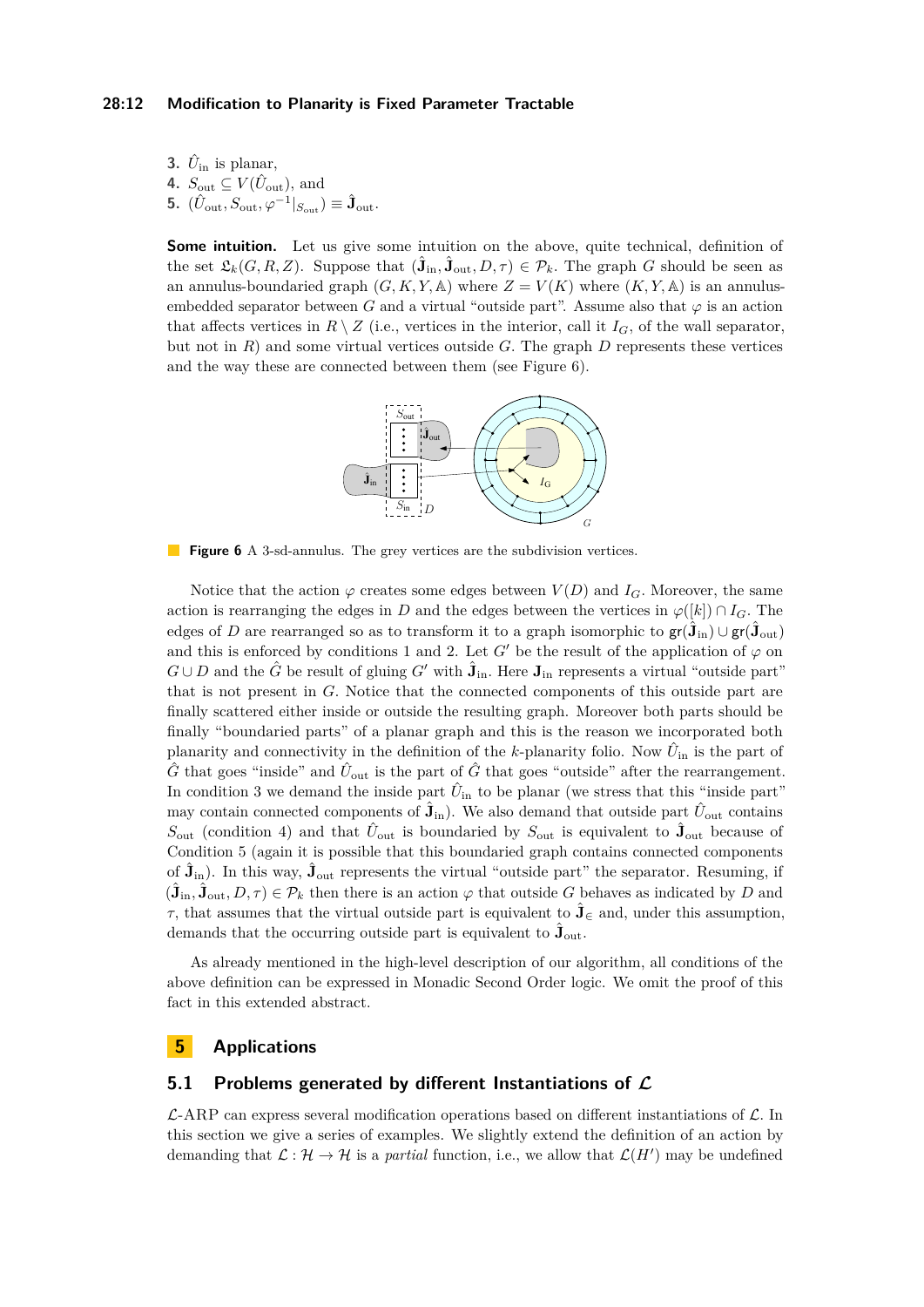for some  $H' \in \mathcal{H}$  and, in such a case, we write  $\mathcal{L}(H') = \text{void}$ . Moreover, in the question of  $\mathcal{L}$ -ARP we additionally demand that  $\mathcal{L}(\varphi^{-1}(G)) \neq \text{void}$ . To reduce the enhanced version to the old one, we define  $G'$  as the disjoint union of  $G$  and  $K_5$ , we set  $k' = k + 5$  and set up a  $\mathcal{L}'$  so that  $\mathcal{L}'(H)$  is defined as follows: if  $H'$  is the disjoint union of a graph  $H$  and a *K*<sub>5</sub> and  $\mathcal{L}(H) \neq$  void, then  $\mathcal{L}'(H')$  is equal to the disjoint union of  $\mathcal{L}(H)$  and  $K_5^-$  (that is the graph  $K_5$  without one edge, i.e., a planar graph), otherwise  $\mathcal{L}(H) = H$ . We now observe that  $(G, k)$  is a yes-instance of the enhanced  $\mathcal{L}$ -ARP iff  $(G', k')$  is a yes-instance of  $\mathcal{L}'$ -ARP.

We now proceed with a series of problems that can be easily expressed by the enhanced version of  $\mathcal{L}$ -ARP.

**Planar Completion to a Subgraph.** This problem has as input two planar graphs *G* and *H* and asks whether it is possible to add edges in *G* so that the resulting graph remains planar (a *planar completion* of *G*) and contains *H* as a subgraph. A variant of this problem, where *G* is given along with some plane embedding, has been examined in [\[4\]](#page-15-15). We set  $k = |H|$ . By setting  $\mathcal{L}: \mathcal{H} \to \mathcal{H}$  where  $\mathcal{L}(H') = H$ , i.e.,  $\mathcal{L}$  is the constant function where the output is always  $H$ , we reduce EDGE COMPLETION TO SUBGRAPH to  $\mathcal{L}$ -ARP.

**Planar Completion to an Induced Subgraph.** Here, given *G* and *H,* we ask for a planar completion of *G* that contains *H* as an induced subgraph. To reduce this problem to  $\mathcal{L}$ -ARP, we consider  $\mathcal{L}: \mathcal{H} \to \mathcal{H}$  where  $\mathcal{L}(H') = H$  if  $H'$  is an induced subgraph of *H*, otherwise  $\mathcal{L}(H') = \text{void}.$ 

**Edge Deletion to a Planar Graph.** Edge Deletion to a Planar Graph asks whether we can remove at most *k* edges from *G* such that the resulting graph will be planar. A pair  $(H, F) \in \mathcal{H}_{2k} \times \mathcal{H}_{2k}$  is *good* if  $E(F) \subseteq E(H)$  and  $|E(H) \setminus E(F)| \leq k$ . For every good pair  $(H, F)$ , we define the action  $\mathcal{L}_{H, F}: \mathcal{H} \to \mathcal{H}$  where  $\mathcal{L}_{H, F}(H') = F$  if  $H' = H$ , otherwise we set  $\mathcal{L}_{H,F}(H') = \text{void}$ . Notice that  $(G, k)$  is a yes instance of EDGE DELETION TO A PLANAR GRAPH iff there is a good pair  $(H, F)$  where  $(G, k)$  is a yes-instance of  $\mathcal{L}_{H, F}$ -ARP. As there are  $O_k(1)$  good pairs, this implies an FPT-algorithm for EDGE DELETION TO A PLANAR Graph when parameterized by *k.*

Alternativelly, we can see this problem as a special version of  $\mathcal{L}\text{-CRP}$  by exchanging the roles of *r* and *k*, setting  $k = 2$ ,  $\mathcal{L}(K_2) = \overline{K}_2$ , and  $\mathcal{L}(\overline{K}_2) = \overline{K}_2$ , where  $\overline{K}_2$  is the complement of the complete graph on two vertices.

**Matching Deletion to a Planar Graph.** We ask here whether we can remove a matching of size at most *k* in order to create a planar graph. The reduction is again the same as in the case of EDGE DELETION TO A PLANAR GRAPH, however now, for a pair  $(H, F) \in \mathcal{H}_{2k} \times \mathcal{H}_{2k}$ to be good, we additionally ask that  $E(H) \setminus E(G)$  is a matching of *H*.

**Planar Subgraph Isomorphism.** Planar Subgraph Isomorphism has as input two planar graphs *G* and *J* and asks whether *G* contains *J* as a subgraph. We define the action  $\mathcal{L}: \mathcal{H} \to \mathcal{H}$  where  $\mathcal{L}(H') = H'$  if *J* is a subgraph of *H'*, otherwise  $\mathcal{L}(H') = \text{void}$ . Then L-ARP is the Planar Subgraph Isomorphism.

**Planar Induced Subgraph Isomorphism.** Planar Induced Subgraph Isomorphism has as input two planar graphs *G* and *J* and asks whether *G* contains *J* as an induced subgraph. The construction of  $\mathcal L$  is as in the previous case with the difference that we now demand that  $J$  is isomorphic to  $H'$ .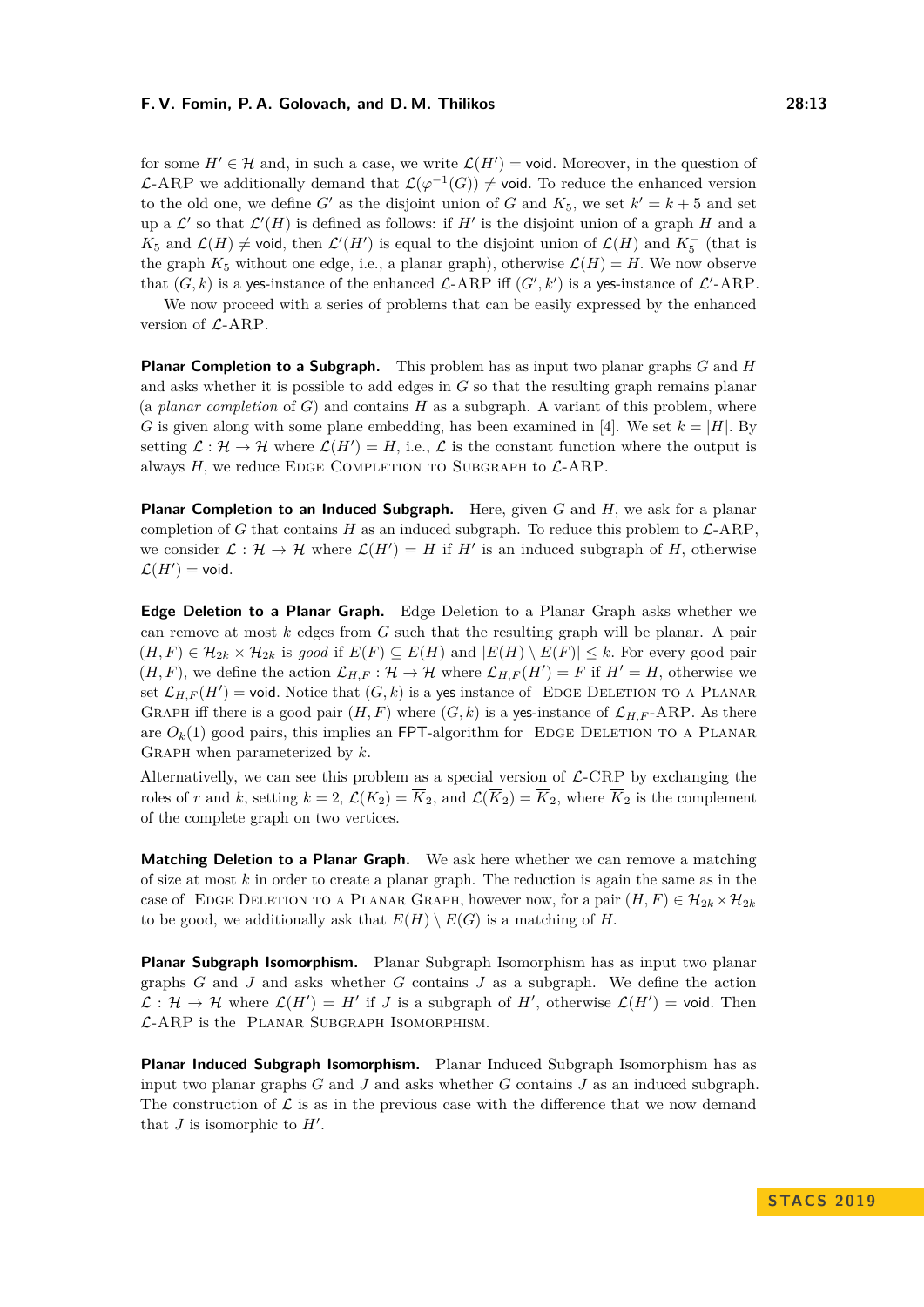#### **28:14 Modification to Planarity is Fixed Parameter Tractable**

**Edge-disjoint Planar Superposition:** given two planar graphs *G* and *H,* check whether *H* is a subgraph of the complement of *G* and  $H \cup G$  is planar. We define the action  $\mathcal{L} : \mathcal{H} \to \mathcal{H}$ where  $\mathcal{L}(H') = H$  if  $E(H') = \emptyset$ , otherwise  $\mathcal{L}(H') = \text{void}$ . Then  $\mathcal{L}$ -ARP is the EDGE-DISJOINT Planar Superposition.

## <span id="page-13-0"></span>**5.2 Modifications to planar graph with additional properties**

Let  $G$  be a graph property, i.e, a subset of the set of all graphs. We consider the following extension of  $\mathcal{L}$ -RP.

 $\mathcal{L}$ -Replacement to a Planar Graph with property  $\mathcal{G}$  ( $\mathcal{L}$ -RPP $(\mathcal{G})$ ). **Input:** A graph *G* and a non-negative integer *k.* Question: is there a  $\varphi \in \text{inj}([k], V(G))$ , such that  $\mathcal{L}_{\varphi}(G)$  a planar graph in  $\mathcal{G}$ ?

We now provide some instantiations of G for which the  $\mathcal{L}\text{-RPP}(\mathcal{G})$  belongs in FPT, when parameterized by *k.* In each case we explain how our algorithm should be modified.

- (1)  $G := G_H$  is the set of all *H*-subgraph-free graphs, for some connected graph *H*. In the definitions of an annulus-boundaried graph and wall embedded separators (see Subsection [4.2\)](#page-9-0) instead of taking a 3-sd-wall, we now consider an r-sd-wall where *r* is the diameter of *H.* This permits the modification of the conclusion of Observation [4](#page-10-1) to "*G* is *H*-subgraph free and planar if and only if both  $C_{\text{in}}$  and  $C_{\text{out}}$  are *H*-subgraph free and planar". Also we may enhance the definition of a replacement folio (defined formally in Subsection [4.3\)](#page-10-0) by considering in Condition 3  $\hat{U}_{\text{in}}$  to be planar and *H*-subgraph free and in Condition 5, we use a revised version of the equivalence  $\equiv$  where we instead demand in [\(1\)](#page-9-1) that  $\mathbf{F} \oplus \mathbf{G}_1 \in \mathcal{P} \cap \mathcal{G} \iff \mathbf{F} \oplus \mathbf{G}_2 \in \mathcal{P} \cap \mathcal{G}$ . Notice that for every *H*,  $\mathcal{G}_H$  is a MSOL-expressible property (actually it is even expressible in First Order Logic) therefore the revised  $\equiv$  also has finite index.
- (2)  $G = G_H$  is the set of all induced *H*-subgraph-free graphs, for some connected graph *H*. The modifications are exactly the same as in the previous case. Just take into account that *H*-induced minor freeness is MSOL-expressible.
- **(3)**  $\mathcal{G} := \mathcal{G}_d$  is the set of all *d*-regular graphs for  $d \in \{3, 4, 5\}$ . In this case, one can easily verify that the following relaxed version of the conclusion of Observation [4](#page-10-1) holds: "*G* is *d*-regular and planar if and only if both *C*in and *C*out are almost *d*-regular and planar". Here by "almost" we demand the vertices of the 3-sd wall  $A = (A, N_{\text{in}}, N_{\text{out}})$  that are on *N*out to have degree at most *d* and all the others to have degree exactly *d.* Notice that this relaxed regularity condition is again expressible in MSOL-logic (for this we need to annotate the vertices in *N*out). As in the previous cases, we can again demand, in Condition 3, that  $\hat{U}_{\text{in}}$  is planar and almost 3-regular and, in Condition 5 enhance the definition of the equivalence relation by additionally asking almost regularity in [\(1\)](#page-9-1).
- **(4)** G is the set of all Eulerian graphs. This is the same as in the previous case. The only difference is that we now ask degrees to be even. All modifications are are parallel to the previous case (notice that connectivity demand for Eulerian graphs is already incorporated in the definition of  $\equiv$ ). However, asking for a graph to have all vertices, except possibly from some annotated set, of even degree is not MSOL-expressible. However, we can use an extension of MSOL, called *Counting MSOL* (CMSOL) that is MSOL with an additional predicate  $\mathbf{card}_{g,r}$  where  $(G, S) \models \mathbf{card}_{g,r} \iff |S| \equiv q \pmod{r}$ . It is known (see e.g. [\[3,](#page-15-16) Lemma 3.2]) that equivalence relations on CMSOL-expressible properties have finite index. This permits us to deal with the parity demand of being Eulerian.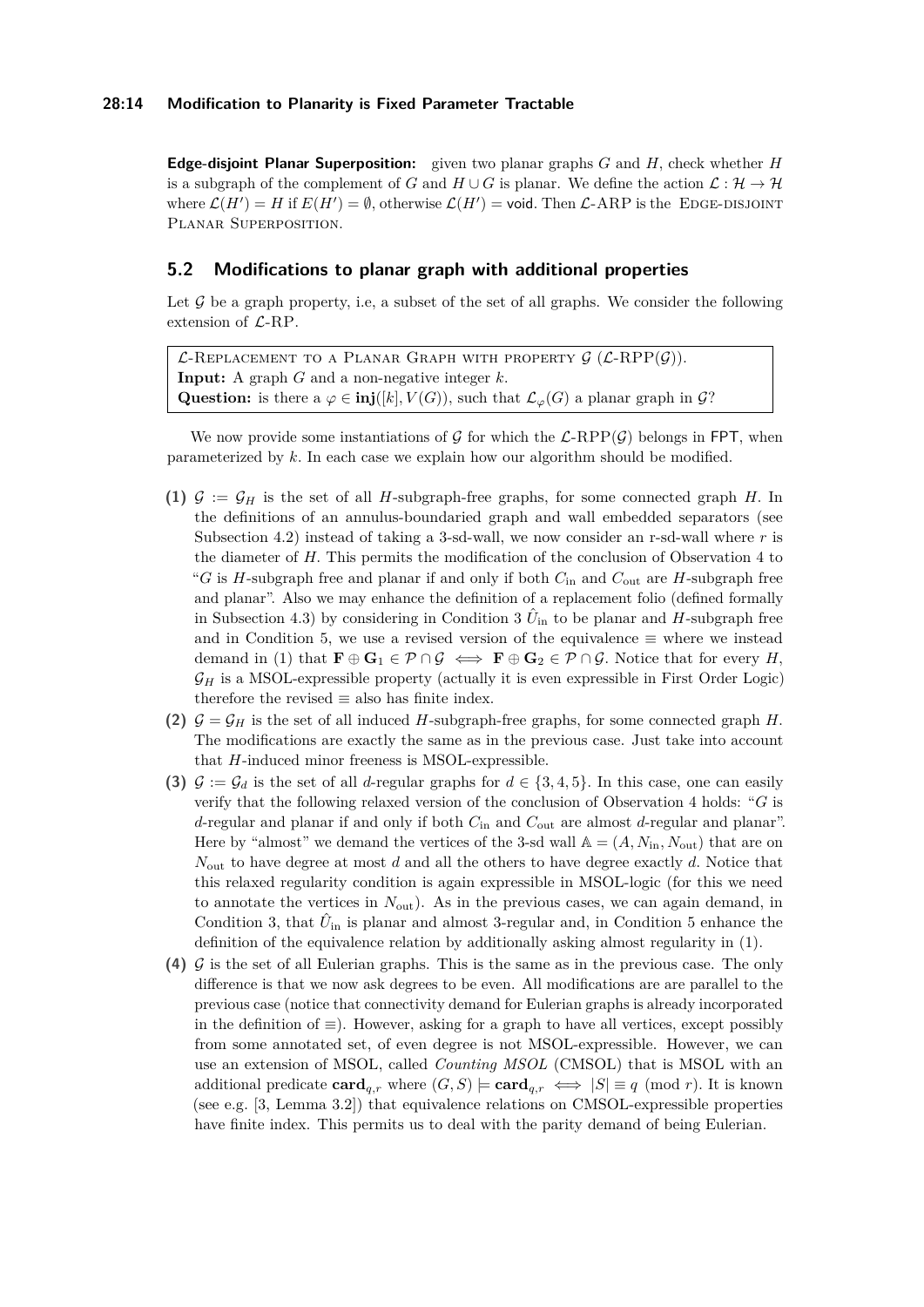- **(5)** G is the set of all bipartite graphs. As before, one can easily derive a version of Observation [4](#page-10-1) where the conclusion is: "*G* is planar bipartite if and only if both *C*in and *C*out are planar bipartite'. The modifications are analogous to those of the previous cases where the property is the exclusion of an odd cycle, which is CMSOL-expressible.
- (6)  $\mathcal G$  is the set of all triangulated graphs. Notice that  $\mathcal G$  contains every graph  $G$  that has exactly  $3|G| - 6$  edges. Let  $(G, k)$  be an instance of  $\mathcal{L}\text{-RPP}(\mathcal{G})$  and let  $t_G =$  $|E(G)|-(3|V(G)|-6)$ . As an action cannot remove or introduce more than  $\binom{k}{2}$  edges, we assume that  $-\binom{k}{2} \leq t_G \leq \binom{k}{2}$ , otherwise  $(G, k)$  is a no-instance. Under this demand,  $\mathcal{L}$ should change to  $\mathcal{L}'$  where  $\mathcal{L}'(H) = \mathcal{L}(H)$  if  $|E(H)| - |E(\mathcal{L}(H))| = t_G$  and  $\mathcal{L}'(H) = \text{void}$ otherwise. As the action  $\mathcal{L}''$  when applied on *G* always creates a graph  $G'$  that has  $3|G'|-6$  edges and in the case  $G'$  is planar, then it should also be triangulated. Therefore  $(G, k)$  is a yes instance of  $\mathcal{L}\text{-ARP}(\mathcal{G})$  iff  $(G', k)$  is a yes instance of  $\mathcal{L}'\text{-ARP}$ .
- $(7)$  G is the set of all radial graphs. A radial graph is a graph that can be embedded in the plane so that all its faces are squares. Recall that a graph *G* is radial if it is planar, bipartite, and has  $2|G| - 4$  edges. We apply the same reduction as in the previous case for  $t_G = |E(G)| - (2|V(G)| - 4)$  and we have that  $\mathcal{L}\text{-RPP}(\mathcal{G})$  iff  $(G', k)$  is a yes instance of  $\mathcal{L}'$ -ARP( $\mathcal{G}'$ ) where  $\mathcal{G}'$  is the class of all bipartite graphs (treated in (5)).

# <span id="page-14-1"></span>**6 Conclusions and open problems**

In this paper we proved that for every editing operation that is based on adjacency modifications, the planarization problem is FPT, when parameterized by the number of edges that are changed during this modification. We have also seen that the formalization of modification problem by actions is quite versatile and can express most known modifications problems of this flavour. The are three possible extensions of our results that could induce further research on this topic.

First one may consider more general modifications where some (bounded) part of the graph is replaced by another, however not of the same size but still bounded. We believe that this setting is amenable to the techniques that we introduce in this paper, however more complicated to deal with. Also, one may consider modifications that involve the whole (unbounded) neighbourhood of a bounded part of the graph. Contractions or vertex removals would fit in such a more general framework.

Second one may consider, instead of planar graphs, other classes of graphs such as graphs of bounded genus or graphs excluding a graph as a minor, where one may still employ structural results about "flat territories". We believe that our machinery can be extended in this direction. However, such extensions should be quite non-trivial as they involve several technicalities on how separators may split graphs in those families and how actions may rearrange them.

A third direction is to find more examples of, additional to planarity, target properties. Most of the examples in Subsection [5.2](#page-13-0) demand changes either to the way Observation [4](#page-10-1) applies or to the equivalence relation  $\equiv$  that may still keep it of finite index. Is there a way to systematize this into a general meta-algorithmic framework?

#### **References**

<span id="page-14-0"></span>**1** Isolde Adler, Stavros G. Kolliopoulos, Philipp Klaus Krause, Daniel Lokshtanov, Saket Saurabh, and Dimitrios M. Thilikos. Tight Bounds for Linkages in Planar Graphs. In *Proceedings of the 38th International Colloquium of Automata, Languages and Programming (ICALP)*, volume 6755 of *Lecture Notes in Comput. Sci.*, pages 110–121. Springer, 2011.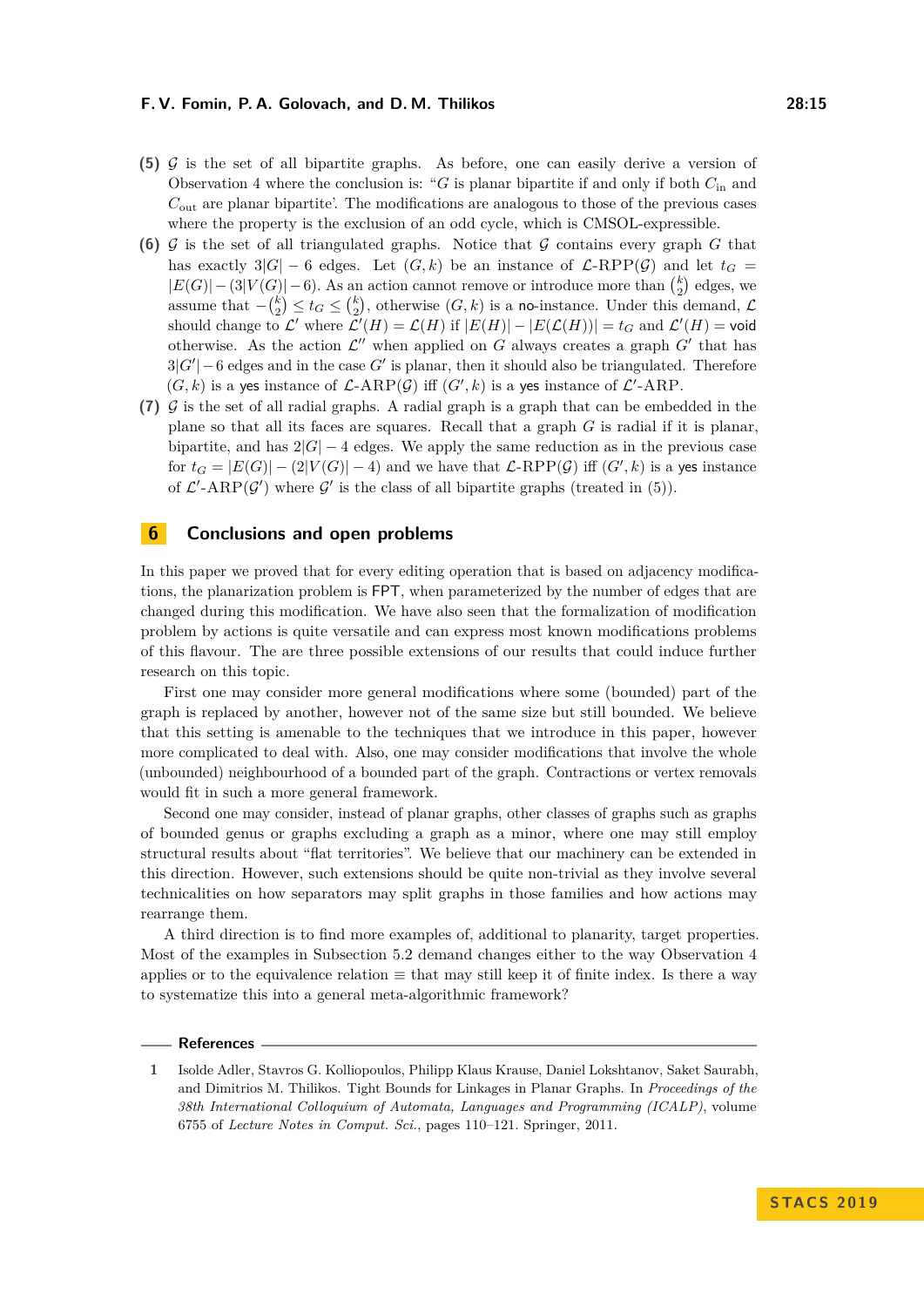#### **28:16 Modification to Planarity is Fixed Parameter Tractable**

- <span id="page-15-14"></span>**2** Julien Baste, Ignasi Sau, and Dimitrios M. Thilikos. Optimal Algorithms for Hitting (Topological) Minors on Graphs of Bounded Treewidth. In *12th International Symposium on Parameterized and Exact Computation, IPEC 2017, September 6-8, 2017, Vienna, Austria*, pages 4:1–4:12, 2017.
- <span id="page-15-16"></span>**3** Hans L. Bodlaender, Fedor V. Fomin, Daniel Lokshtanov, Eelko Penninkx, Saket Saurabh, and Dimitrios M. Thilikos. (Meta) Kernelization. *J. ACM*, 63(5):44:1–44:69, 2016.
- <span id="page-15-15"></span>**4** Dimitris Chatzidimitriou, Archontia C. Giannopoulou, Spyridon Maniatis, Clément Requilé, Dimitrios M. Thilikos, and Dimitris Zoros. FPT algorithms for plane completion problems. In *41st International Symposium on Mathematical Foundations of Computer Science, MFCS 2016, August 22-26, 2016 - Kraków, Poland*, pages 26:1–26:13, 2016.
- <span id="page-15-8"></span>**5** Bruno Courcelle. The Expression of Graph Properties and Graph Transformations in Monadic Second-Order Logic. *Handbook of Graph Grammars*, pages 313–400, 1997.
- <span id="page-15-7"></span>**6** Marek Cygan, Fedor V. Fomin, Lukasz Kowalik, Daniel Lokshtanov, Dániel Marx, Marcin Pilipczuk, Michał Pilipczuk, and Saket Saurabh. *Parameterized Algorithms*. Springer, 2015. [doi:10.1007/978-3-319-21275-3](http://dx.doi.org/10.1007/978-3-319-21275-3).
- <span id="page-15-0"></span>**7** Marek Cygan, Dániel Marx, Marcin Pilipczuk, and Michał Pilipczuk. The planar directed *k*-Vertex-Disjoint Paths problem is fixed-parameter tractable. In *Proceedings of the 54th Annual Symposium on Foundations of Computer Science (FOCS)*, pages 197–207. IEEE, 2013.
- <span id="page-15-11"></span>**8** Fedor V. Fomin, Daniel Lokshtanov, Neeldhara Misra, Geevarghese Philip, and Saket Saurabh. Hitting Forbidden Minors: Approximation and Kernelization. *SIAM Journal on Discrete Mathematics*, 30(1):383–410, 2016. [doi:10.1137/140997889](http://dx.doi.org/10.1137/140997889).
- <span id="page-15-10"></span>**9** Fedor V. Fomin, Daniel Lokshtanov, Neeldhara Misra, and Saket Saurabh. Planar F-Deletion: Approximation, Kernelization and Optimal FPT Algorithms. In *Proceedings of the 53rd Annual Symposium on Foundations of Computer Science (FOCS)*, pages 470–479. IEEE, 2012.
- <span id="page-15-12"></span>**10** Archontia C Giannopoulou, Bart MP Jansen, Daniel Lokshtanov, and Saket Saurabh. Uniform kernelization complexity of hitting forbidden minors. *ACM Transactions on Algorithms*, 13(3):35, 2017.
- <span id="page-15-13"></span>**11** Archontia C Giannopoulou, Michał Pilipczuk, Dimitrios M Thilikos, Jean-Florent Raymond, and Marcin Wrochna. Linear kernels for edge deletion problems to immersion-closed graph classes. *arXiv preprint arXiv:1609.07780*, 2016.
- <span id="page-15-1"></span>**12** Petr A. Golovach, Marcin Kaminski, Spyridon Maniatis, and Dimitrios M. Thilikos. The Parameterized Complexity of Graph Cyclability. *SIAM J. Discrete Math.*, 31(1):511–541, 2017. [doi:10.1137/141000014](http://dx.doi.org/10.1137/141000014).
- <span id="page-15-2"></span>**13** Petr A. Golovach, Pim van 't Hof, and Daniël Paulusma. Obtaining planarity by contracting few edges. *Theor. Comput. Sci.*, 476:38–46, 2013. [doi:10.1016/j.tcs.2012.12.041](http://dx.doi.org/10.1016/j.tcs.2012.12.041).
- <span id="page-15-3"></span>**14** Martin Grohe, Ken-ichi Kawarabayashi, Dániel Marx, and Paul Wollan. Finding topological subgraphs is fixed-parameter tractable. In *Proceedings of the 43rd Annual ACM Symposium on Theory of Computing (STOC)*, pages 479–488. ACM, 2011.
- <span id="page-15-4"></span>**15** Bart M. P. Jansen, Daniel Lokshtanov, and Saket Saurabh. A Near-optimal Planarization Algorithm. In *Proceedings of the Twenty-Fifth Annual ACM-SIAM Symposium on Discrete Algorithms*, SODA '14, pages 1802–1811. SIAM, 2014. URL: [http://dl.acm.org/citation.](http://dl.acm.org/citation.cfm?id=2634074.2634204) [cfm?id=2634074.2634204](http://dl.acm.org/citation.cfm?id=2634074.2634204).
- <span id="page-15-9"></span>**16** Ken-ichi Kawarabayashi. Planarity Allowing Few Error Vertices in Linear Time. In *Proceedings of the 50th Annual Symposium on Foundations of Computer Science (FOCS)*, pages 639–648. IEEE, 2009.
- <span id="page-15-5"></span>**17** Ken-ichi Kawarabayashi and Yusuke Kobayashi. The induced disjoint path problem. In *13th Conference on Integer Programming and Combinatorial Optimization, IPCO 2008*, volume 5035 of *Lecture Notes in Computer Science*, pages 47–61. Springer, Berlin, 2008.
- <span id="page-15-6"></span>**18** Ken-ichi Kawarabayashi and Bojan Mohar. Graph and map isomorphism and all polyhedral embeddings in linear time. In *Proceedings of the 40th Annual ACM Symposium on Theory of Computing (STOC)*, pages 471–480. ACM, 2008.